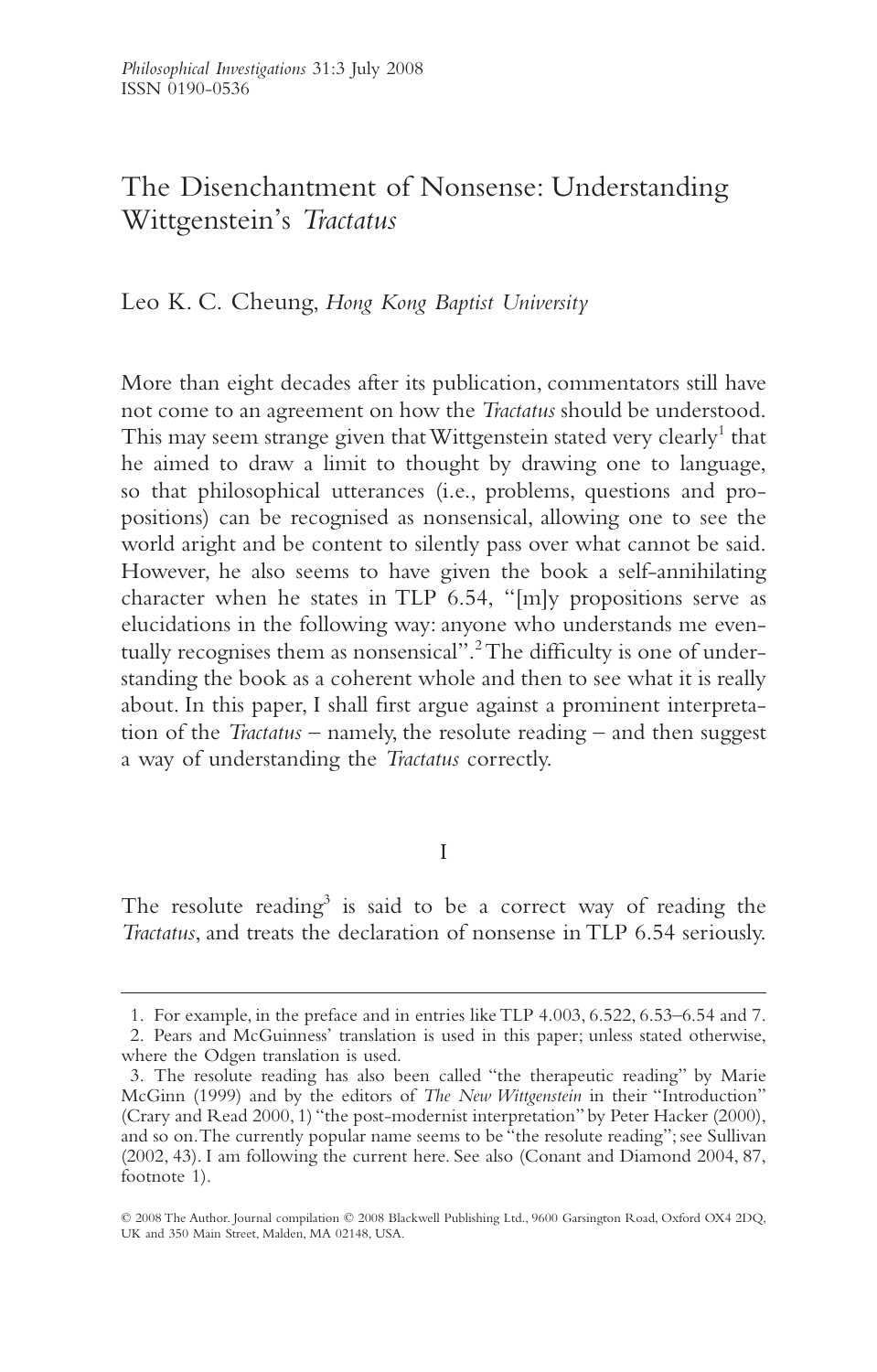It was first suggested by Cora Diamond, and then followed and further elucidated by James Conant and many others.4 Its programmatic nature allows a large number of variants.<sup>5</sup> Among them, Diamond and Conant's versions are the most influential,and close enough to be seen as a unified interpretation. I therefore take the Diamond-Conant version as the major representative of the resolute reading.

The resolute reading is often contrasted with what Diamond and Conant call "the standard interpretations", and is seen as being right exactly where the standard interpretations go wrong. It is not clear what the interpretations they regard as standard are. Nevertheless, G. E. M. Anscombe and Peter Hacker are certainly taken to be two major representative proponents of the standard interpretations, as their views have been chosen and criticised in such contexts.<sup>6</sup> According to Diamond and Conant, the standard interpretations hold that the nonsensical sentences<sup>7</sup> referred to in TLP 6.54 are capable of showing unsayable insights (or "truth"), and that the recognition is achieved by employing the theory of meaning specifying the conditions of sense advanced in the *Tractatus*. <sup>8</sup> In Hacker's version, nonsense is caused by using signs in contravention of logical syntax, and the Tractarian theory of meaning serves to detect the contravention, and hence too the nonsense.<sup>9</sup>

What makes a reading resolute, according to Diamond and Conant, is having two basic features that flatly reject the alleged positions of the standard interpretations.The first basic feature is that nonsense can neither show nor say anything. The second basic feature is that the *Tractatus* does not advance any theory of meaning specifying the conditions of senses, $^{10}$  nor does it hold that there is such a thing as using signs in contravention, or violation, of logical syntax that must

<sup>4.</sup> See Diamond (1991b, 1997, 2001), Conant (1989, 2000, 2001), Goldfarb (1997) and Ricketts (1996). The authors of the articles in Crary and Read (2000), except Hacker, are all proponents of the resolute reading.

<sup>5.</sup> See Conant and Diamond (2004, 47–48) and Conant (2007, 47, footnote 108). 6. For example, Hacker's view has been criticised at length in Diamond (1991b, 2005) and in Conant (2000, 2001, 2002). Howard Mounce is also taken to be a representative proponent of the standard interpretations by Read and Deans (2003).

<sup>7.</sup> The German word "Satz" in the *Tractatus* may mean proposition or sentence. I use the translation "sentence" whenever the discussion is about a nonsensical Satz.

<sup>8.</sup> See Conant (2007, 44).

<sup>9.</sup> See Conant (2001, 39; 2002, 393–394).

<sup>10.</sup> See Conant and Diamond (2004, 47–48).

<sup>© 2008</sup> The Author. Journal compilation © 2008 Blackwell Publishing Ltd.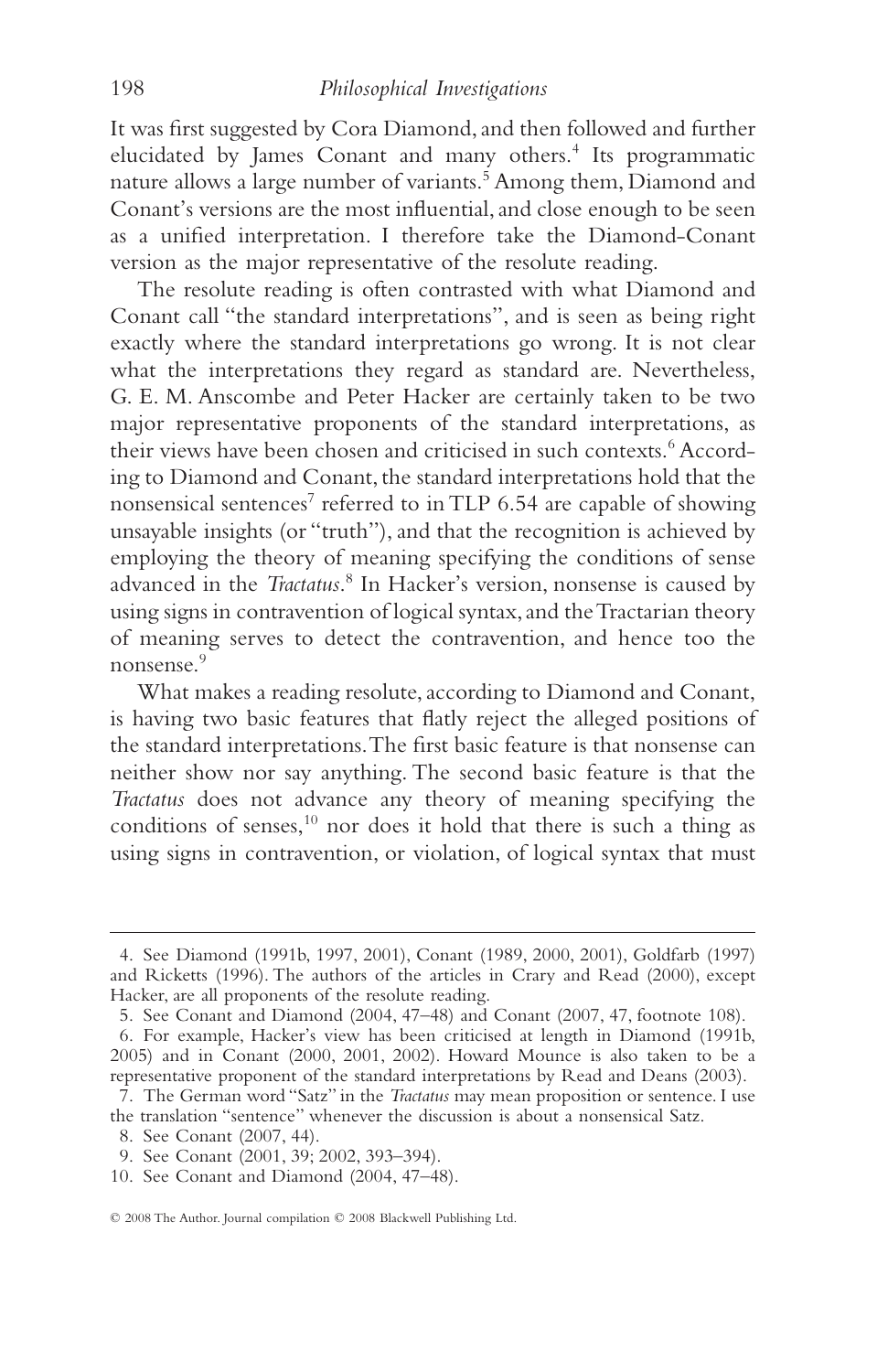produce nonsense.11 There may be significant differences among different versions of the resolute reading, but the fact that they are resolute is determined by sharing these two basic features.<sup>12</sup> The resolute reading should be seen as a programme.<sup>13</sup> It draws from the two basic features the conclusion that any suggestions such as the standard interpretations to seeing the *Tractatus* as attempting to show unsayable insights are unacceptable. It is then natural for Diamond and Conant to characterise the standard interpretations *via* a logical distinction between different kinds of nonsense. For Conant, the distinction is one between mere nonsense, or what is "simply unintelligible", and substantial nonsense, or what is "composed of intelligible ingredients combined in an illegitimate way – it expresses a logically incoherent thought" (Conant 2000,  $176$ ).<sup>14</sup> Instances of substantial

13. The resolute reading allows numerous variants. Read and Deans (2003, 251) have classified them into "strong" and "weak" versions based on their different views on the nature of the frame. While agreeing that there are different versions of resolutism, Conant (2007, 131, footnote 101), however, does not agree with Read and Deans. Instead of classifying different versions of the resolute reading, Conant thinks that some of their criteria seem to be intended to sort readers into those who are mildly and those who are zealously Mono-Wittgensteinianism (where mild and zealous Mono-Wittgensteinianism are different views concerning the relationship between the early and the later Wittgenstein). For his own view of how resolutisms can be very different from one another, see, for example, Conant (2007, 47–66); especially how he thinks resolutists can see the rungs of the ladder, which he identifies with a list of sentences (Conant 2007, 50–51), with different orders of dialectical steps and different orders of discovery (Conant 2007, 53).

14. Or, mere nonsense is defined as "a string composed of signs in which no symbol can be perceived, and which hence has no discernible logical syntax", and substantial

<sup>11.</sup> Conant holds that the only way of talking about the contravention of logical syntax is "cross-category equivocation – the result of allowing different occurrences of the same sign to symbolize items of a different logical category" (Conant 2001, 44, 46), which may or may not produce nonsense.

<sup>12.</sup> In a recent paper, Conant (2007, 42–47) characterises the resolute reading in a slightly different way. He thinks that the resolute reading rejects the idea that Wittgenstein is to call upon his readers to grasp a theory of meaningfulness (i.e., a theory that specifies the conditions under which sentences make sense and those under which they do not) advanced in the *Tractatus*. He then emphasizes three corollaries of this point. The first corollary is that the resolute reading rejects any commitment to an ineffable theory or doctrine.The second one is the rejection of the idea that there are logically distinct kinds of nonsense. The third one is that the resolute reading holds that the forms of logical notation employed by the author of the *Tractatus* must be elucidatory instruments, and their employment does not require commitment to any particular philosophical theses.With the exception of the last corollary (which is new), this way of characterising the resolute reading is not significantly different from the characterisation in (Conant and Diamond 2004). (This may need the quantification that, in the new characterisation, there is the problem that it is not clear how the latter three points follow from the first one as corollaries.)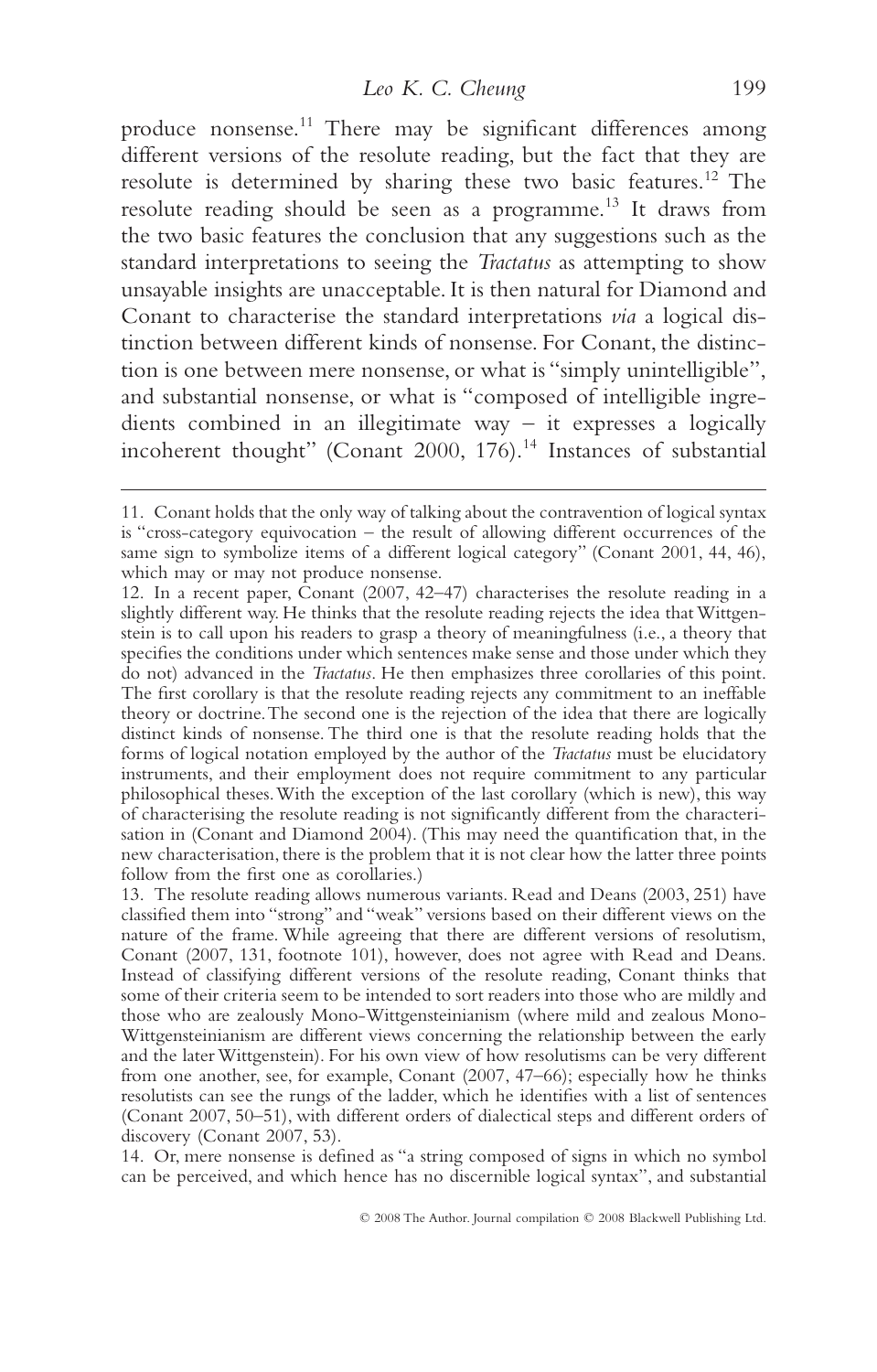nonsense are, so to speak, "logically determinate forms of nonsense" (Conant 2007, 44).To think, as Hacker allegedly does, that nonsense caused by the contravention of logical syntax can show unsayable insights is to adopt substantial nonsense, while the purpose of the *Tractatus* is exactly to liberate one from the grip of substantial nonsense.15 Diamond famously accused the standard interpretations of reading Wittgenstein as "chickening out".16

As a proposal to read the *Tractatus* in the right way, the resolute reading needs to specify how it should be read and what it is really about. So, besides the two basic features, the Diamond-Conant version also holds two other major ideas. One idea is that all the sentences of the *Tractatus*, except those few serving as "the frame" that instructs how the book is to be read, are nonsensical.The frame includes the preface (focusing only on "the whole sense" and "the aim" of the book) and TLP 6.54–7 (and, depending on the particular view of a resolutist, it may include more or different or any entries<sup>17</sup>). The non-frame sentences are all nonsensical and thus can neither show nor say anything.18 Diamond and Conant then appear to think that the *Tractatus* is not trying to help anyone to see any unsayable insights. This leads to another major idea that the aim of the *Tractatus* is *merely* to liberate nonsense utterers from nonsense, and that this is to be achieved by the non-frame sentences serving as elucidations.The non-frame sentences, admittedly being nonsensical, can still elucidate, as TLP 6.54 says, so that one can see the world aright after using and then discarding them.

nonsense as "a proposition composed of signs which symbolize, but which has a logically flawed syntax due to a clash in the logical category of its symbols" (Conant  $2000, 191$ ). For Diamond (2001), the distinction is one between sentences that are mere nonsense and sentences that"count as nonsense but *do* manage to gesture towards those things that cannot be put into plain words", or between sentences that are mere nonsense and "sentences that are nonsense but would mean [what cannot be spoken about] if there could count as sense" (150).

<sup>15.</sup> See, for example, "the sort of reading of Wittgenstein I have in mind might be put as follows: Wittgenstein seeks to show that the utterances of metaphysicians are nonsense by exposing them to be logically (or conceptually) *flawed*, where these flaws are to be traced to *specifiable infringements* upon the conditions of meaningful discourse... these infringements arise through violations of 'the principles of logical syntax' " (Conant 2001, 13). See also Conant (2001, 14).

<sup>16.</sup> See Diamond (1991a, 181).

<sup>17.</sup> See endnote 102 in Conant (2000, 216–7). Read and Deans (2003) take the *Tractatus* as operating at different levels and, for what they call "the strong version" of resolutism, the frame is also seen in the end as another expression of the impulse towards metaphysics and is to be surmounted (249–251). 18. See Diamond (1991b, 181, 184).

<sup>© 2008</sup> The Author. Journal compilation © 2008 Blackwell Publishing Ltd.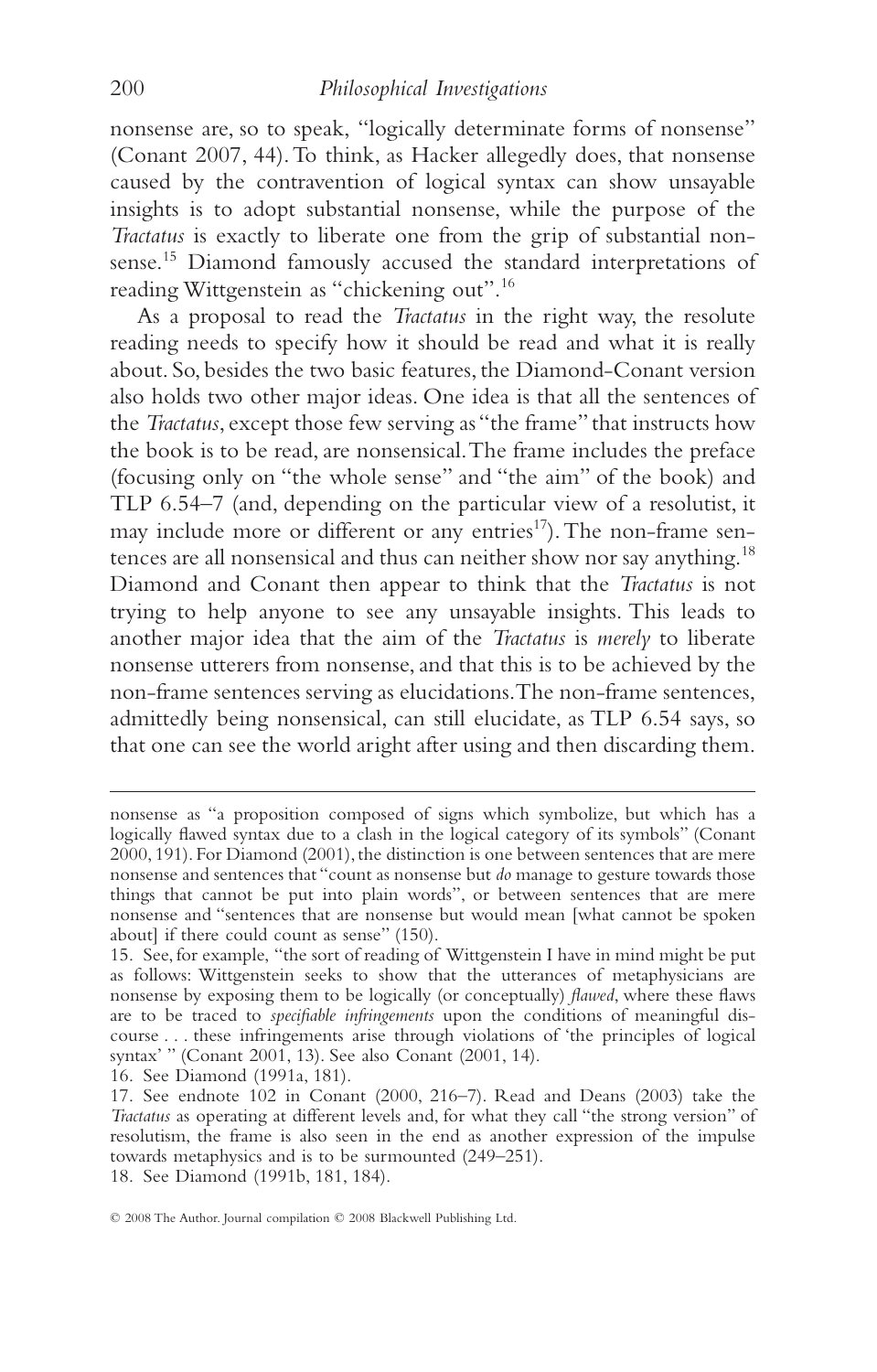*Leo K. C. Cheung* 201

They elucidate (which is to be distinguished from showing) by first leading the readers into taking nonsense for sense so as to liberating them from nonsense.<sup>19</sup> In such a dialectical process, the sentences – including those apparently intelligible but in fact nonsensical "distinctions" and "theses", like anything appearing to be a theory of meaning and the distinction between showing and saying – are "ladder rungs" to be genuinely discarded once used.<sup>20</sup>

#### II

I shall argue that the first basic feature does not characterise a resolute reading. To think so is based on a serious misunderstanding of the standard interpretations, at least of those held by Anscombe and Hacker. The standard interpretations do not hold that nonsense can show anything, nor do they adopt the notion of substantial nonsense. To see this, consider first what Diamond means by reading Wittgenstein as *not* chickening out and then why she thinks the standard interpretations are reading him as chickening out.

To read Wittgenstein himself as not chickening out is to say that it is not, not really, his view that there are features of reality that cannot be put into words but show themselves.What *is* his view is that that way of talking may be useful or even for a time essential, but it is in the end to be let go of and honestly taken to be real nonsense, plain nonsense, which we are not in the end to think of as corresponding to an ineffable truth. (Diamond 1991a, 181)

What is genuinely throwing away the ladder is that  $2<sup>1</sup>$ 

we . . . have got past the attempt to represent to ourselves something in reality, the possibility of what a sentence says being so, as not sayable but shown *by the sentence*. (Diamond 1991a, 184; my emphasis)

The phrase "by the sentence" here suggests that, according to a chickening out interpretation, what shows or "gestures at" an unsayable truth is *the relevant nonsensical sentence itself*. What Conant calls "the ineffability interpretation", allegedly shared by the standard

<sup>19.</sup> See Diamond (2001, 160).

<sup>20.</sup> See ibid.

<sup>21.</sup> See Diamond (1991b, 181–182). Diamond (1991b, 194) also says, "[t]o chicken out is to pretend to throw away the ladder while standing firmly, or as firmly as one can, on it".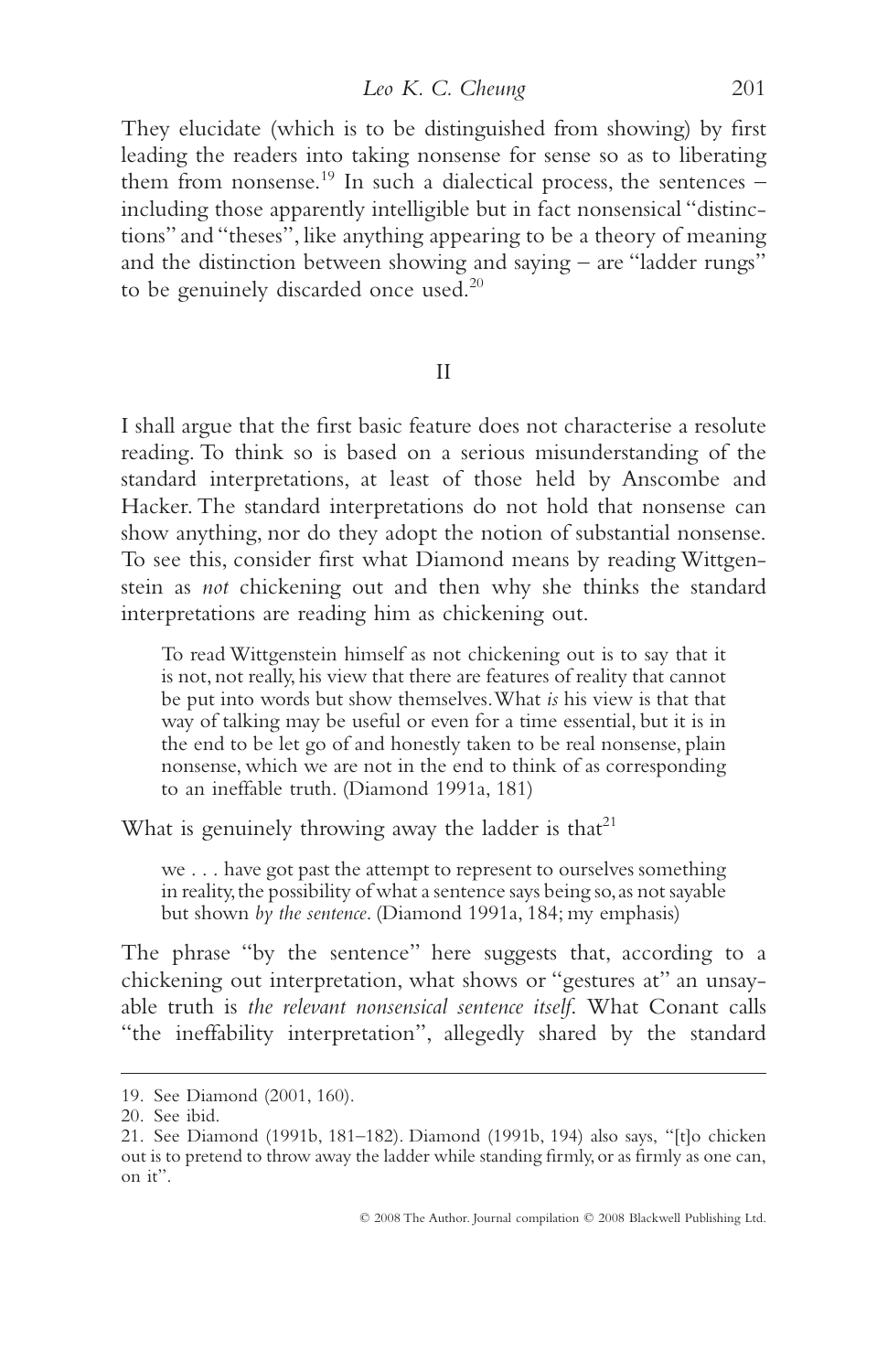interpretations, is also chickening out. The ineffability interpretation holds that Wittgenstein aspires to show ineffable truth by means of nonsense<sup>22</sup> or that "the sentences in question are revealed as simultaneously meaningless yet able to convey something determinate" (Conant 2007, 44). Do Anscombe and Hacker hold that the same nonsensical Tractarian sentence shows an ineffable truth?

Let me consider Diamond's criticism of the following passage by Anscombe on the *Tractatus*' view of things that cannot be said but shown:

Can we . . . draw a distinction... between things that would be true if they could be said and those that would be false if they could be said? It is impossible to speak like this of attempted contradictions of what is "shewn"... whereas " 'someone' *is* not the name of someone" is intended to say something "quite correct" . . . we must say concerning " 'someone' *is* the name of someone" that what such a proposition intends is not merely not correct, but quite incoherent and confused; the demonstration that this is so completely destroys the idea that there is anything at all behind the would-be statement. (Anscombe 1971, 162)

Diamond sees from this passage that:

[Anscombe holds that] there are some sentences which are nonsense but which would say something true if what they are an attempt to say could be said. The unsayability of what they attempt to say precludes its being said, but we can nevertheless grasp what they attempt to say . . . So she works with the contrast between nonsense-sentences that have something, something true but unsayable, behind them, and those that have nothing but confusion behind them. (Diamond 2001, 158)

For Diamond, the distinction that Anscombe is making here is a logical one between two different kinds of nonsense, unlike the external distinction between nonsensical sentences serving different roles for the imagination that Diamond is happy to make.<sup>23</sup> Anscombe's interpretation is chickening out.

<sup>22.</sup> Conant (2000, 199, footnote 11, my emphasis) says, "I am using the word 'show' . . . not in the sense which the Tractatus itself reserves for this term (which, as we shall see, is not applicable to nonsense), but rather (as it is often used by proponents of the ineffability interpretation) to refer to the activity of 'hinting' or 'gesturing' at ineffable truths by means of nonsense." 23. See Diamond (2001, 158–159).

<sup>© 2008</sup> The Author. Journal compilation © 2008 Blackwell Publishing Ltd.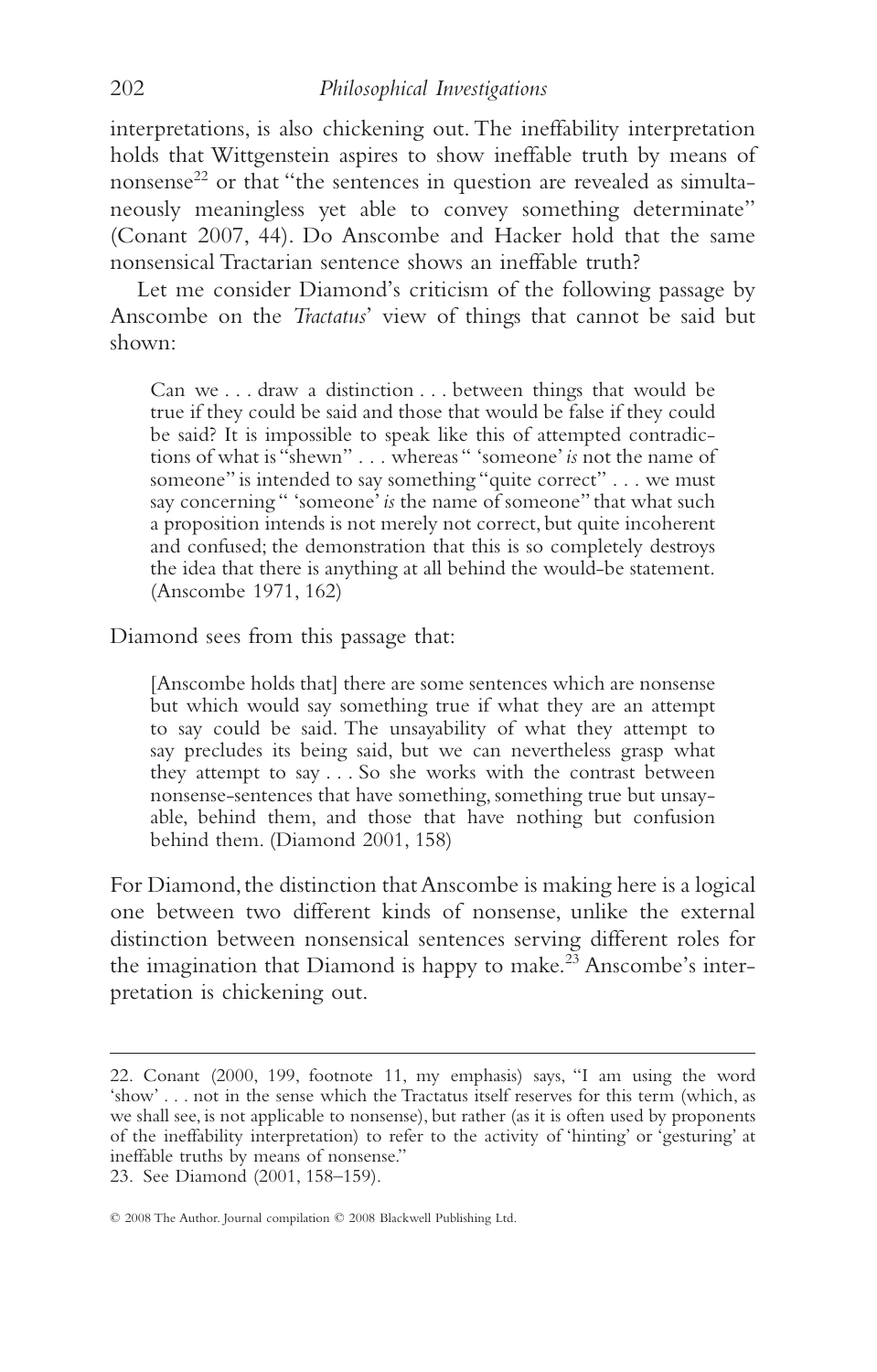Diamond, however, cannot draw such a conclusion. She has overlooked what Anscombe writes immediately before the above passage:

an important part is played in the *Tractatus* by the things which, though they cannot be "said", are yet "shewn" or "displayed".That is to say: it would be right to call them "true" if, *per impossible*, they could be said; in fact they cannot be called true, since they cannot be said, but "can be shewn", or "are exhibited", *in the propositions saying the various things that can be said*. (Anscombe 1971, 162; emphasis in the last phrase is mine)

With this passage,Anscombe's view becomes very clear: what cannot be said but can be shown is not shown by the relevant nonsensical sentences, but rather by "the propositions saying the various things that can be said", i.e., by significant propositions saying something else.The distinction that she is trying to make in the first passage is between a nonsensical sentence, say "p", which is an attempt to say what can only be shown by a significant proposition, say "q", and the nonsensical sentence "~p", which is an attempt to say what cannot be shown by any proposition. Whatever significance such distinction could have, Anscombe is clearly not committing to the view that there is a logical distinction between the nonsensicality of "p" and "~p".Also, she does not hold that a nonsensical sentence, which is an attempt to say an unsayable truth, can show or gesture at the unsayable truth. Accordingly, she need not make any logical distinction between different kinds of nonsense.One cannot ascribe to her interpretation the notion of substantial nonsense.

Admittedly, there are commentators who think Wittgenstein takes nonsensical pseudo-propositions to be able to show something that cannot be said. Max Black is an example.<sup>24</sup> Black suggests that a large number of remarks referred to in TLP 6.54–7 belong to "logical syntax" or philosophical grammar. They are "formal statements, 'showing' something that *can* be shown" (Black 1964, 381). But, ironically, it is Hacker who points out in his *Insight and Illusion* that Black's move is incorrect. For Hacker (1986, 25–26), " 'formal statements'... neither say nor show anything. They do violate the rules of logical syntax, for they wrongly employ formal concepts . . . the 'formal' statements that use them are nonsense". Hacker clearly does not take Wittgenstein as holding that a nonsensical sentence can show

<sup>24.</sup> See Black (1964: 378–386).

<sup>© 2008</sup> The Author. Journal compilation © 2008 Blackwell Publishing Ltd.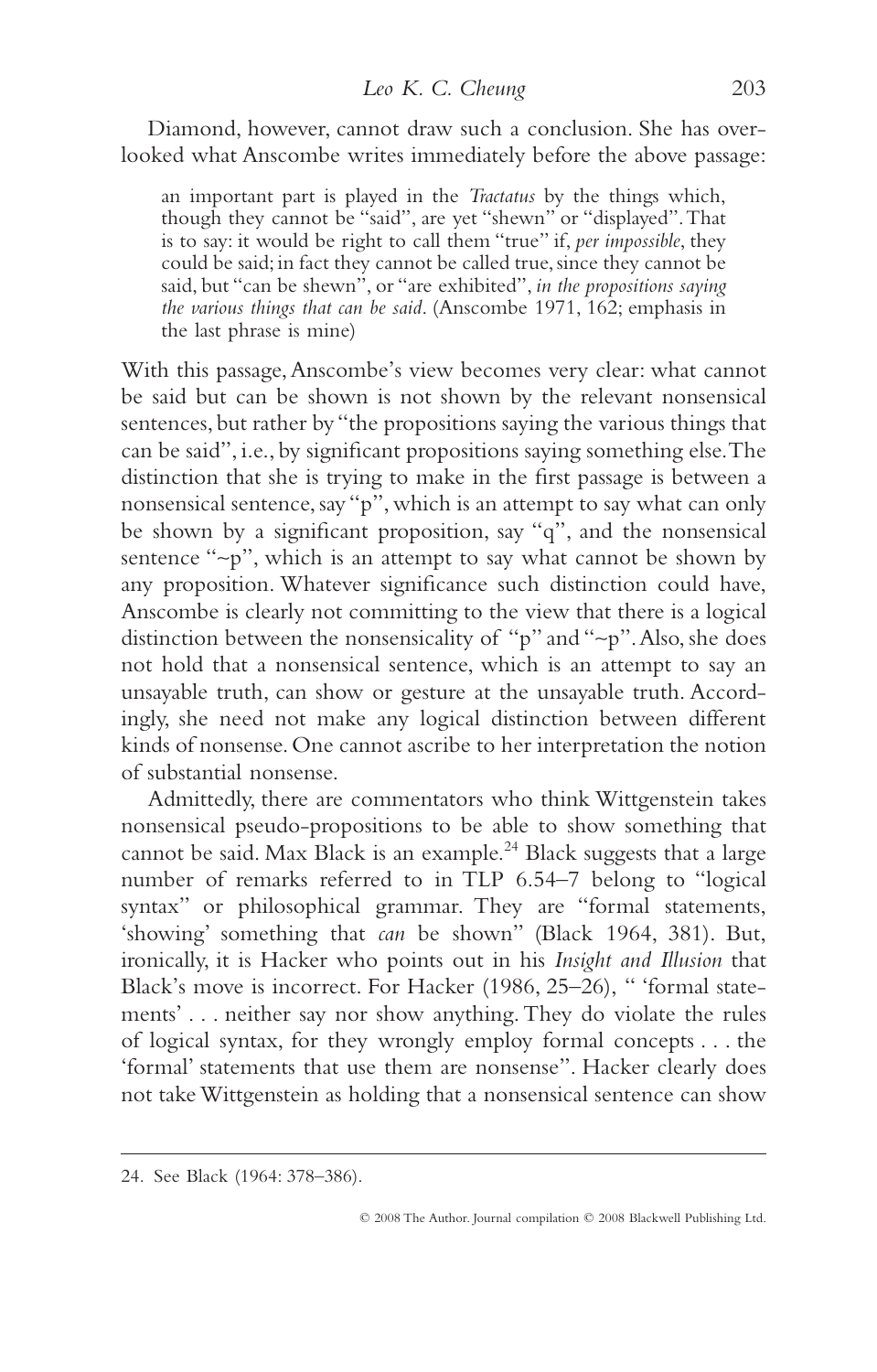or gesture at any unsayable truth. Indeed, what the nonsensical sentences are attempting to say can neither be said nor shown by them, but is shown by significant propositions:

Philosophers try to say what can only be shown, and *what they say, being nonsense, does not even show what they try to say*. Nevertheless, even within the range of philosophical, covert nonsense we can distinguish, as we shall see, between what might (somewhat confusingly) be called illuminating nonsense and misleading nonsense. Illuminating nonsense will guide the attentive reader to apprehend what is shown *by other propositions which do not purport to be philosophical*. (Hacker 1986, 18; my emphasis)

Hacker does not make any logical distinction between different kinds of nonsense. His distinction between illuminating nonsense and misleading nonsense is not a logical one. (Even Conant would agree with him.<sup>25</sup>) It is wrong to ascribe the notion of substantial nonsense to his interpretation. Hacker repeats the same points again and again. For instance, he writes in his "Was He Trying to Whistle It?",<sup>26</sup>

Wittgenstein's own propositions . . . are,by the light of the *Tractatus*, nonsensical *pseudo-propositions*. *They show nothing at all*.The propositions that are held to show the ineffable truths which the *Tractatus* seems to be trying to say are not the pseudo-propositions *but well-formed propositions* (including the senseless propositions of logic). (Hacker 2000, 356)

It is very surprising that although Hacker has already made his points very clear, he was still chosen as a major representative of the standard interpretations.<sup>27</sup>

Diamond and Conant have therefore seriously misunderstood the standard interpretations, and this is very widespread among many commentators, including the resolutists and some of their opponents.<sup>28</sup>

<sup>25.</sup> See Conant (2000, 195–196).

<sup>26.</sup> In another paper "Philosophy", while interpreting the *Tractatus*, Hacker (2001, 326) writes, "[t]o be sure, what philosophers were trying to say by means of the pseudopropositions of philosophy is shown by well-formed sentences with a sense".

<sup>27.</sup> In response to the criticisms from Read and Deans (2003), Mounce denies that he has ever claimed that the propositions of the *Tractatus* show something in themselves. He makes very clearly the point shared by the standard interpretations that "[the Tractarian propositions' ] purpose . . . is to direct our attention to what shows itself in the *legitimate use of signs*" (Mounce 2003, 269–270).

<sup>28.</sup> An example of the resolutists is Michael Kremer. This can be seen from his criticism of Hacker and Anscombe: "they stick to the letter of the doctrine that Wittgenstein's teaching cannot be said, and his pronouncements are nonsense, but hold

<sup>© 2008</sup> The Author. Journal compilation © 2008 Blackwell Publishing Ltd.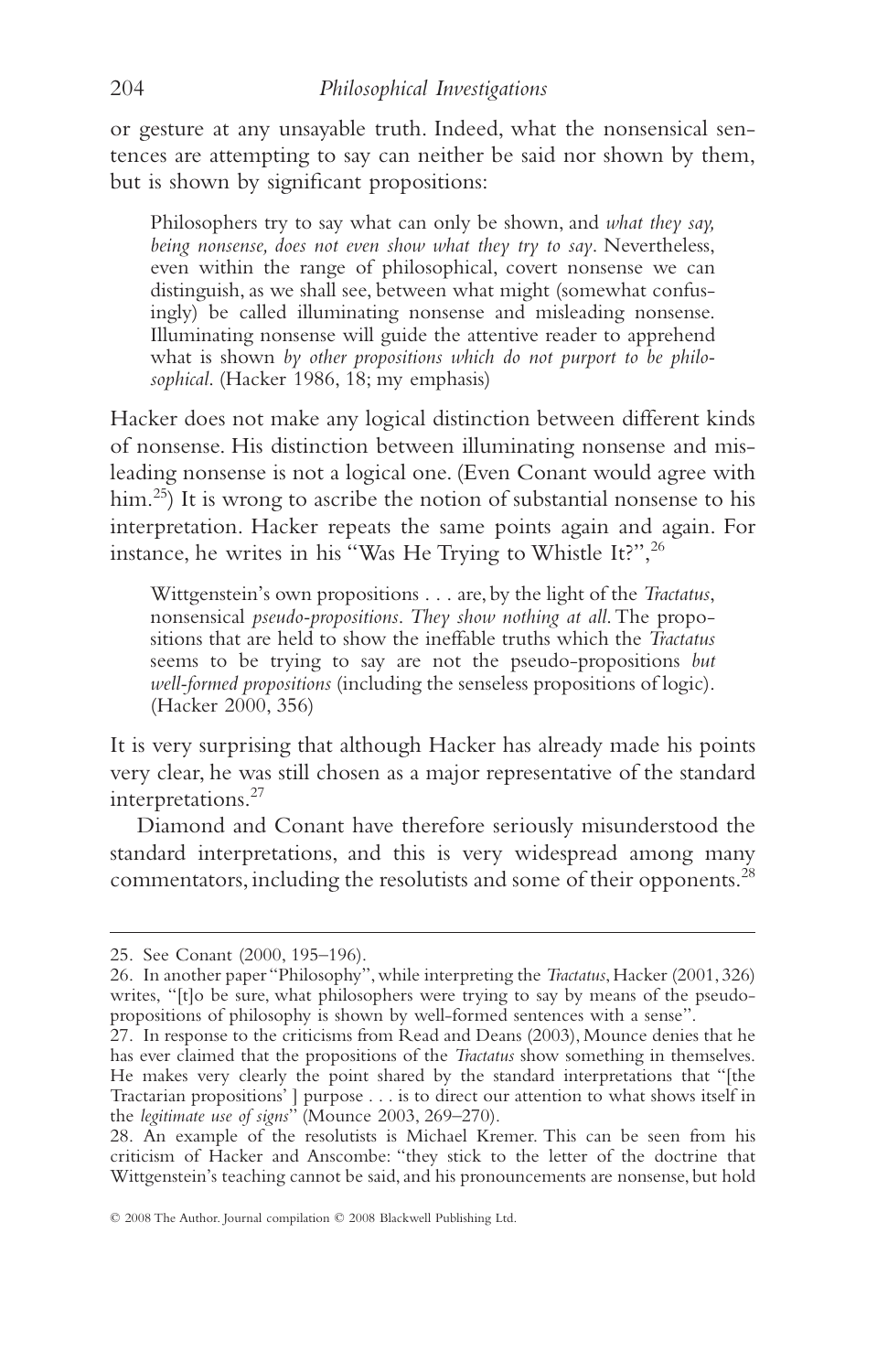Locating the misunderstanding not only helps to rectify the mistake and remove the widespread influence; it also helps one appreciate the *Tractatus*' view that *what the nonsensical Tractarian sentences appear to be saying can be shown not by any nonsensical sentences but by significant propositions saying something else*.The misunderstanding also causes the resolutists' to *mistakenly* think that the first basic feature is a sufficiently novel point of the resolute reading. In fact, the first basic feature does not even characterise a resolute reading.

#### III

The second basic feature, as conceived by Diamond and Conant, is a polemic against the standard interpretations, especially Hacker's version.They think that Hacker characterises substantial nonsense *via* the contravention of logical syntax, and holds that the recognition of nonsense requires the employment of the theory of meaning advanced in the *Tractatus*. <sup>29</sup> They also use TLP 5.4733 as their major textual evidence for the second basic feature. However, the standard interpretations, as pointed out already, do not adopt the notion of substantial nonsense. Hacker does hold that there is for the *Tractatus* such a thing as using signs in contravention of logical syntax. But he need not, and does not, hold that the recognition of nonsense needs a theory of meaning specifying the conditions of sense, nor does he think the *Tractatus* advances any such theory. For one can recognise nonsense by mastering the rules of logical syntax without employing any theory of meaning.30 Two questions are left to be considered here. First, would the notion of the contravention of logical syntax considered by Diamond and Conant be adopted by the *Tractatus*? Second, does their major textual evidence TLP 5.4733 prove that for the *Tractatus* there is no such a thing as using signs in contravention of logical syntax?

onto to the opposite thought as well, disguising this by saying that while his pronouncements do not say anything, do not express any thought, and are not true, they convey what he means or intends, and this meaning or intention is quite correct" (Kremer 2001, 45).An example of the non-resolutists is Marie McGinn. She also takes it as the problematic idea of what she calls "the metaphysical reading", i.e., what is called "the standard interpretations" here, that "ineffable truths about reality [are] conveyed through nonsense-sentences" (McGinn 1999, 495–496).

<sup>29.</sup> See, for example, Diamond (2005, 78–9).

<sup>30.</sup> See Hacker (2003, 11-13).

<sup>© 2008</sup> The Author. Journal compilation © 2008 Blackwell Publishing Ltd.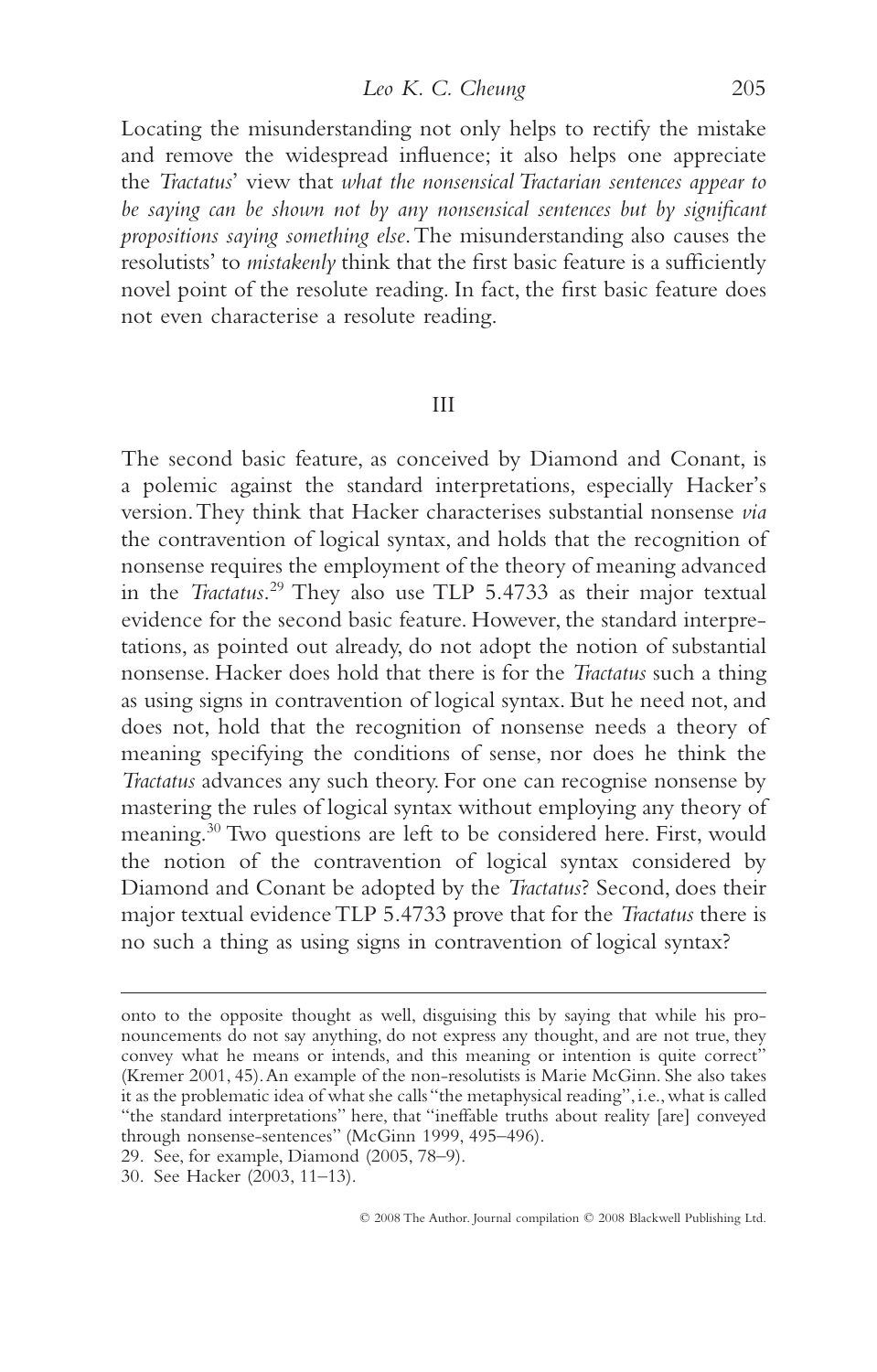Diamond and Conant think that holding that there is contravention of logical syntax means adopting the substantial conception of nonsense.31They in effect characterise substantial nonsense in terms of the illegitimate or logically flawed combination of intelligible ingredients.32 For Conant, legitimate ingredients are symbols or symbolising signs, and illegitimate combination means a clash in the logical categories of the symbols which produces substantial nonsense.<sup>33</sup> When Conant talks about the *Tractatus*' refusal to accept any such thing as the contravention of logical syntax, he is referring to the rules of logical syntax as what govern the combination of symbols. The *Tractatus*, however, takes the rules of logical syntax as governing not the use of symbols but signs. $34$  This can be seen from, among others, TLP 3.325  $\dddot{m}$  sign-language that is governed by ... logical syntax"). TLP 3.33–  $3.331^{35}$  and TLP 6.126 (where the rules that deal with signs are clearly rules of logical syntax).The rules of logical syntax exclude nonsensical combinations of signs (i.e., they do not symbolize, and make no contribution to the expression of sense). Besides the textual evidence, it is perhaps more important to understand the notion of logical syntax as what excludes nonsensical combinations of signs.

For the *Tractatus*, a sign signifying with two different modes of signification in two propositional contexts becomes two different symbols.<sup>36</sup> In the example in TLP 3.323, the same sign "green" in the proposition "Green is green" signifies with two different modes of signification when it is used as the sign of a proper name (the first word) and as the sign of an adjective (the last word) in the proposition. It is the sign of two different symbols. The mode of signification of a sign also determines its logico-syntactic form (TLP 3.327), or syntactic-combinatorial possibilities (TLP 2.032–2.033). For example,

<sup>31.</sup> I of course agree with Diamond and Conant, and Hacker would also agree, that no one is talking about the notion of the contravention of logical syntax as cross-category equivocation, which may or may not produce nonsense, here.

<sup>32.</sup> See Conant (2000, 176, 191).

<sup>33.</sup> See Conant (2001, 14).

<sup>34.</sup> It is surprising that Conant (2001, 42) thinks the *Tractatus* takes the rules of logical syntax as governing neither the combination of signs nor that of symbols: "[L]ogical syntax is concerned neither with the proscription of combinations of signs nor with the proscription of combinations of symbols".

<sup>35.</sup> The rules of logical syntax established in a way without mentioning meanings (Bedeutungen) in TLP 3.33–3.331 are clearly rules of signs.

<sup>36.</sup> Of course, a sign can be used in different ways, just as the cube in TLP 5.5423 can be perceived in different ways as different complexes.

<sup>© 2008</sup> The Author. Journal compilation © 2008 Blackwell Publishing Ltd.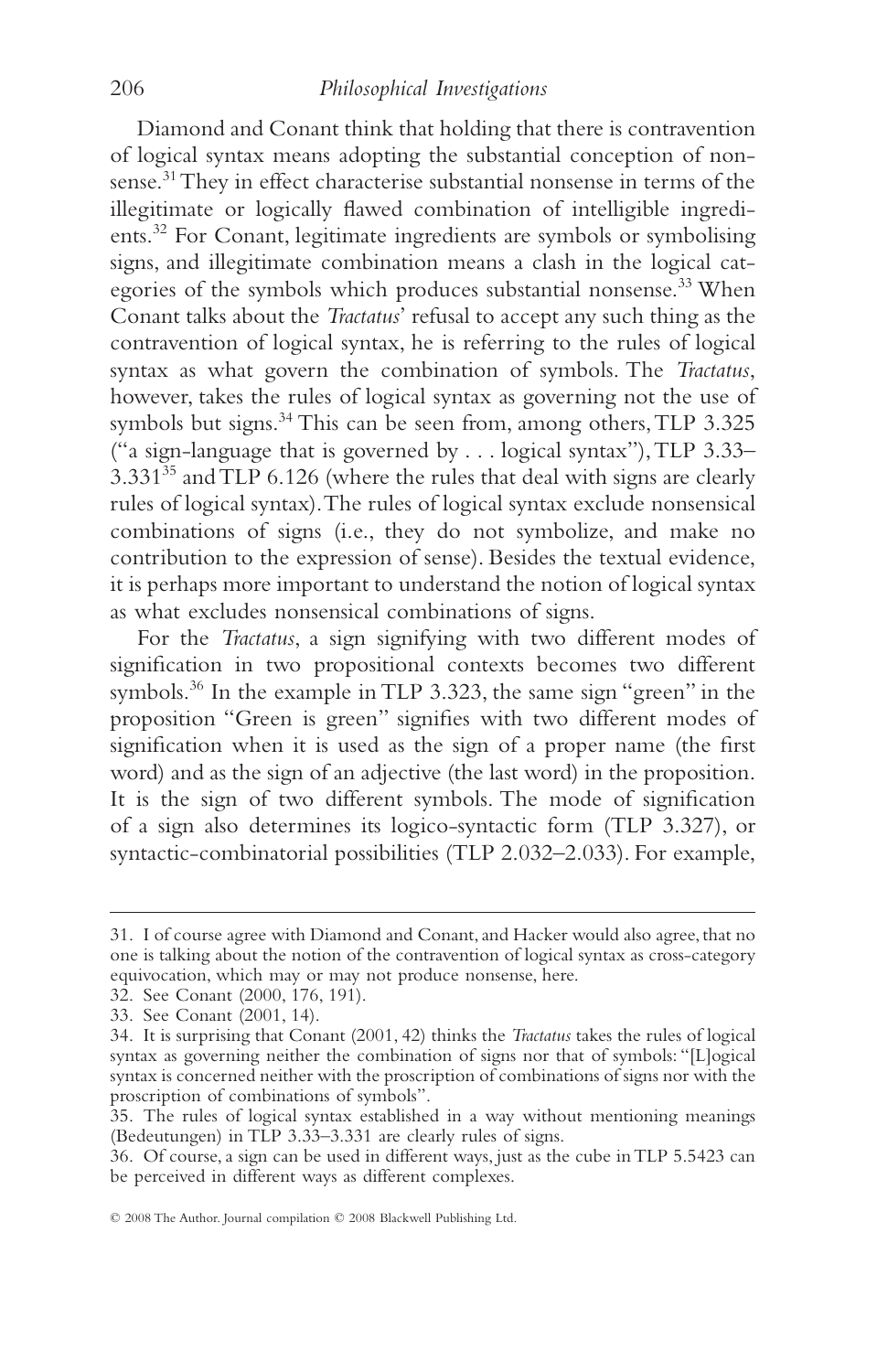the first word in "Green is green" is a sign signifying with the mode of signification of (and thus symbolizes as) a certain proper name, whose function is to denote a person. The last word in "Green is green" is the same sign but is combined with other signs in a different way, i.e., having a different logical form, and thus symbolizes as an adjective. How a sign signifies is governed by the rules of logical syntax (TLP 3.322, 3.326 and 3.334).

A sign used in accordance with certain rules of logical syntax, i.e., with a certain mode of signification, becomes a symbol and is thus capable of signifying. A sign used in contravention of certain rules of logical syntax fails to become a symbol, i.e., does not symbolize, and is incapable of signifying. For example, the sign "identical" is used in accordance with the rules of logical syntax of the identity symbol in the proposition "2  $\times$  2 and 4 are identical" and is capable of, and in this case is, signifying (as identity). If the rules of the identity symbol are intended, then the sign "identical" is used in contravention of logical syntax in the combination "Socrates is identical" and is incapable of signifying. In that case, the sign "Socrates is identical" cannot be thought in accordance with the rules of logical syntax so as to express a sense, and is thus nonsensical. It is in this way that the rules of logical syntax govern the use (combination) of signs, or exclude nonsensical combinations of signs. (Note that a combination of signs is nonsensical not because it expresses nonsense, but because it fails to symbolize or to make any contribution to the expression of sense.)

The only way one can say that a symbol is used in accordance with the rules of logical syntax is in the trivial sense that any symbol must be used in accordance with logical syntax. For a symbol, as a sensecharacterising part of a proposition (TLP 3.31), is simply a sign used in accordance with logical syntax (and projected onto reality).There is no way that one can talk about using a symbol in contravention of the rules of logical syntax, because in that case the sign simply fails to become a symbol. Hence, the rules of logical syntax do not govern the combination of symbols but only signs. The notion considered by Diamond and Conant is therefore unacceptable by the *Tractatus*.The *Tractatus* adopts a notion of the contravention of logical syntax as the use of a sign in a way different from its intended rules of logical syntax. This explains why the contravention of logical syntax must produce nonsense, which is not substantial nonsense. Diamond and Conant cannot use a notion of the contravention of logical syntax, which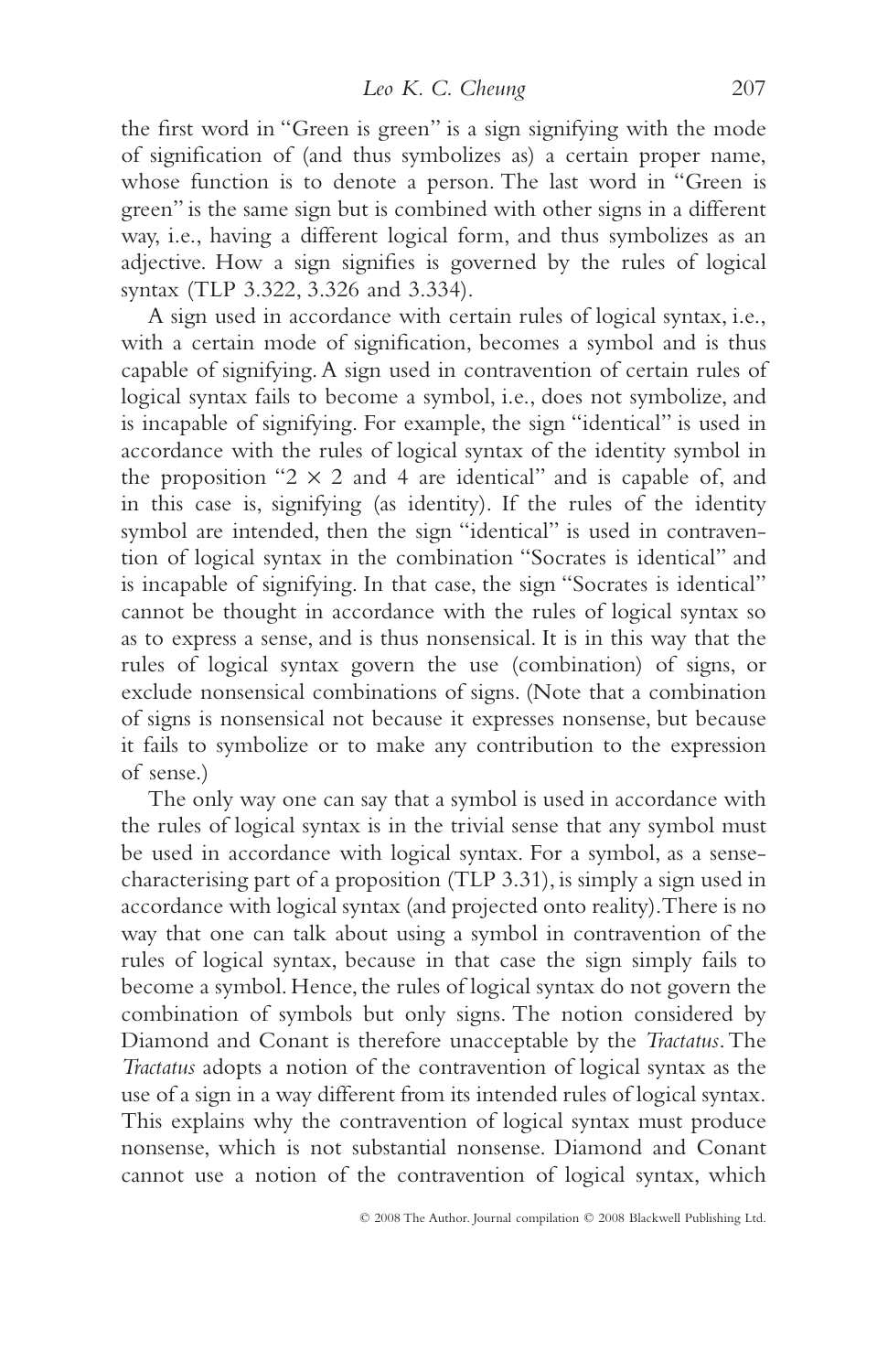entails substantial nonsense, to argue that there is no such thing as the contravention of logical syntax, for such a notion would not be adopted by the *Tractatus* in the first place.

Diamond and Conant's view is that, for the *Tractatus*, using a sign in a way not covered by the previously established uses must be using it in accordance with newly established uses.<sup>37</sup> The onus of proof is actually on them. They need to argue that the *Tractatus* rejects the possibility of using a sign in contravention of previously established rules. (Note that there are two possible outcomes of intending a sign to be used in a way different from its previous uses.One is that it results in nonsense. Another is that it is used in accordance with newly introduced rules of logical syntax and thus becomes the sign of a different symbol.The resolutists reject the former.) I can find out from their writings only two arguments. One is that the contravention of logical syntax gives rise to substantial nonsense. This, however, was already refuted.Another argument is that the *Tractatus* says so in their crucial textual evidence TLP 5.4733:

Frege says that any legitimately constructed proposition must have a sense. And I say that any possible proposition is legitimately constructed, and, if it has no sense, that can only be because we have failed to give a meaning to some of its constituents. (Even if we think that we have done so.) Thus the reason why "Socrates is identical" says nothing is that we have not given any adjectival meaning to the word "identical". For when it appears as a sign for identity, it symbolizes in an entirely different way – the signifying relation is a different one – therefore the symbols also are entirely different in the two cases: the two symbols have only the sign in common, and that is an accident.

They read from TLP 5.4733 two points. First, no sentenceconstruction is illegitimate. It follows that there is no such thing as using signs in contravention of logical syntax.<sup>38</sup> Second, the only way that the use of signs produces nonsense is the failure to assign meaning

<sup>37.</sup> See, for example, Diamond (2005, 78–79, 82, 84–87).

<sup>38.</sup> For this, Diamond (2005, 89) writes, "the view that no sentence-construction is illegitimately put together, that the rules establishing ways of using signs do not make any combination of signs into a would-be proposition a violation of what is allowed. If one reads 5.4733 in that way, it follows that Wittgenstein held that there is no such thing as a sentence which is nonsensical in virtue of use of the signs in it in ways which are excluded, because no ways of using signs are excluded".

<sup>© 2008</sup> The Author. Journal compilation © 2008 Blackwell Publishing Ltd.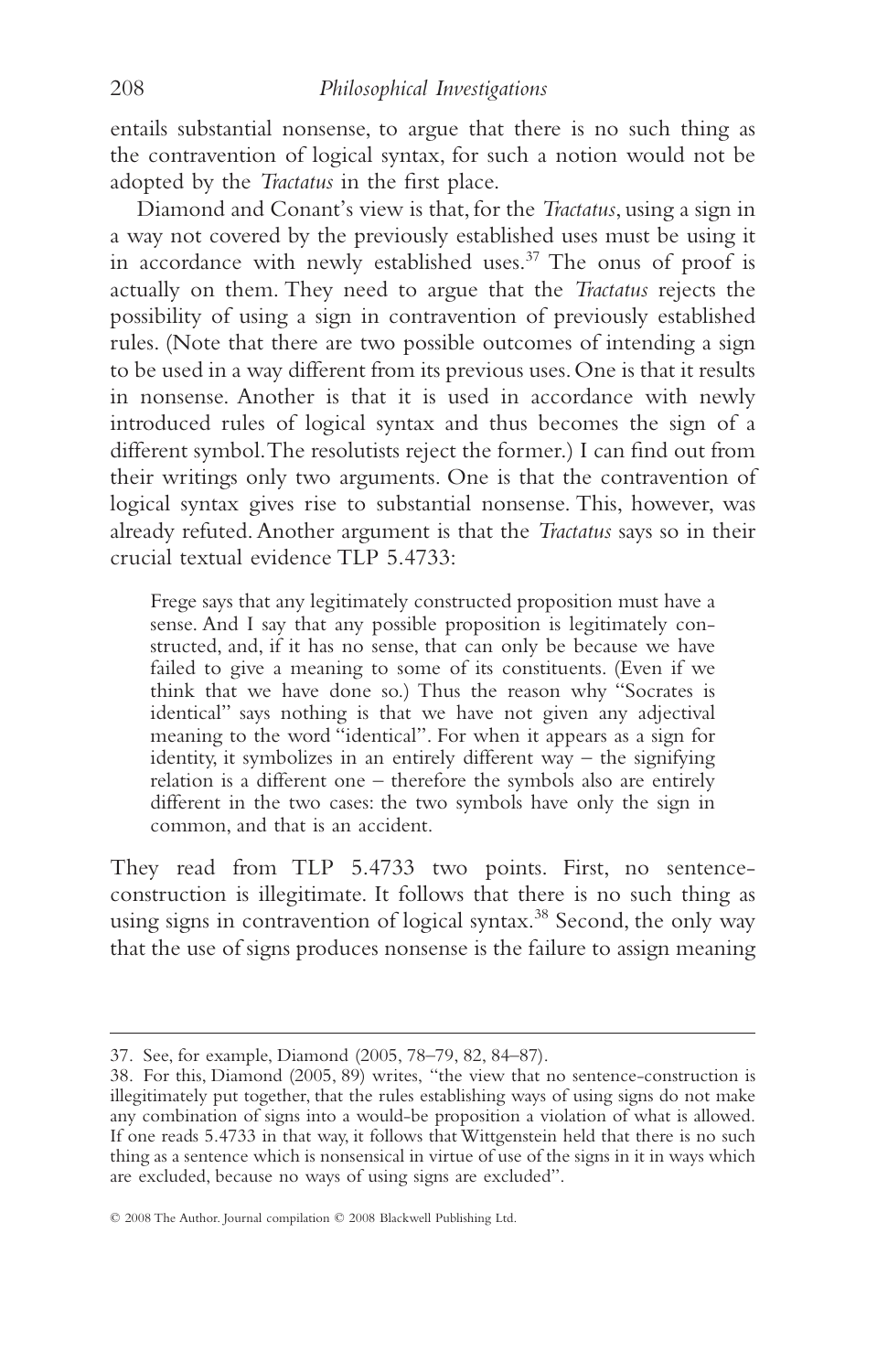to them.39 TLP 5.4733, however, does not say or imply these two points.

The first point is not there, because TLP 5.4733 only talks about a legitimately constructed sentence, and says that it is capable of signifying. TLP 5.4733 certainly does not support the view that no sentence construction is illegitimate, nor that there is no such a thing as using a sign in contravention of logical syntax.The second point is also not there.TLP 5.4733 says that a legitimately constructed sentence does not have a sense only because of the failure to assign meaning to some of its constituent signs. Of course, having no sense cannot be owing to the contravention of logical syntax because the sentence is well-formed (legitimately constructed). This, however, in no way excludes the possibility of an illegitimately constructed sentence. An ill-formed sentence is of course nonsensical because it does not provide a propositional context and thus, by what may be called "the context principle" in TLP 3.3, meaning cannot be assigned to its constituent signs. In fact, the failure to assign meaning is exactly because it contravenes the rules of logical syntax.

What is more, TLP 5.4733 contradicts Diamond and Conant's reading of it.To see this, consider the background against which TLP 5.4733 should be read. For the *Tractatus*, a sentence capable of expressing a sense must be well-formed (see, e.g.,TLP 3.14). In general, a sign capable of signifying must be used in a propositional context, i.e., in accordance with the rules of logical syntax (TLP 3.3–3.311).Wittgenstein also stresses that a well-formed sentence is capable of expressing a sense, and this can be seen from TLP 4.5:

It now seems possible to give the most general propositional form: that is, to give a description of the propositions of any sign-language whatsoever in such a way that every possible sense can be expressed by a symbol satisfying the description, and every symbol satisfying the description can express a sense, provided that the meanings of the names are suitably chosen...

A symbol satisfying the description is one having the general propositional form, i.e., a well-formed sentence. A well-formed sentence is capable of expressing a sense, though it may not yet express a sense. In general, *a sign used in accordance with the rules of logical syntax is capable of*

<sup>39.</sup> For this, Conant (2001, 40) writes, "Wittgenstein says in this passage [i.e., TLP 5.4733] that the nonsensicality of the string is due not to an impermissible employment of a symbol, but rather to our failing to make a determination of meaning".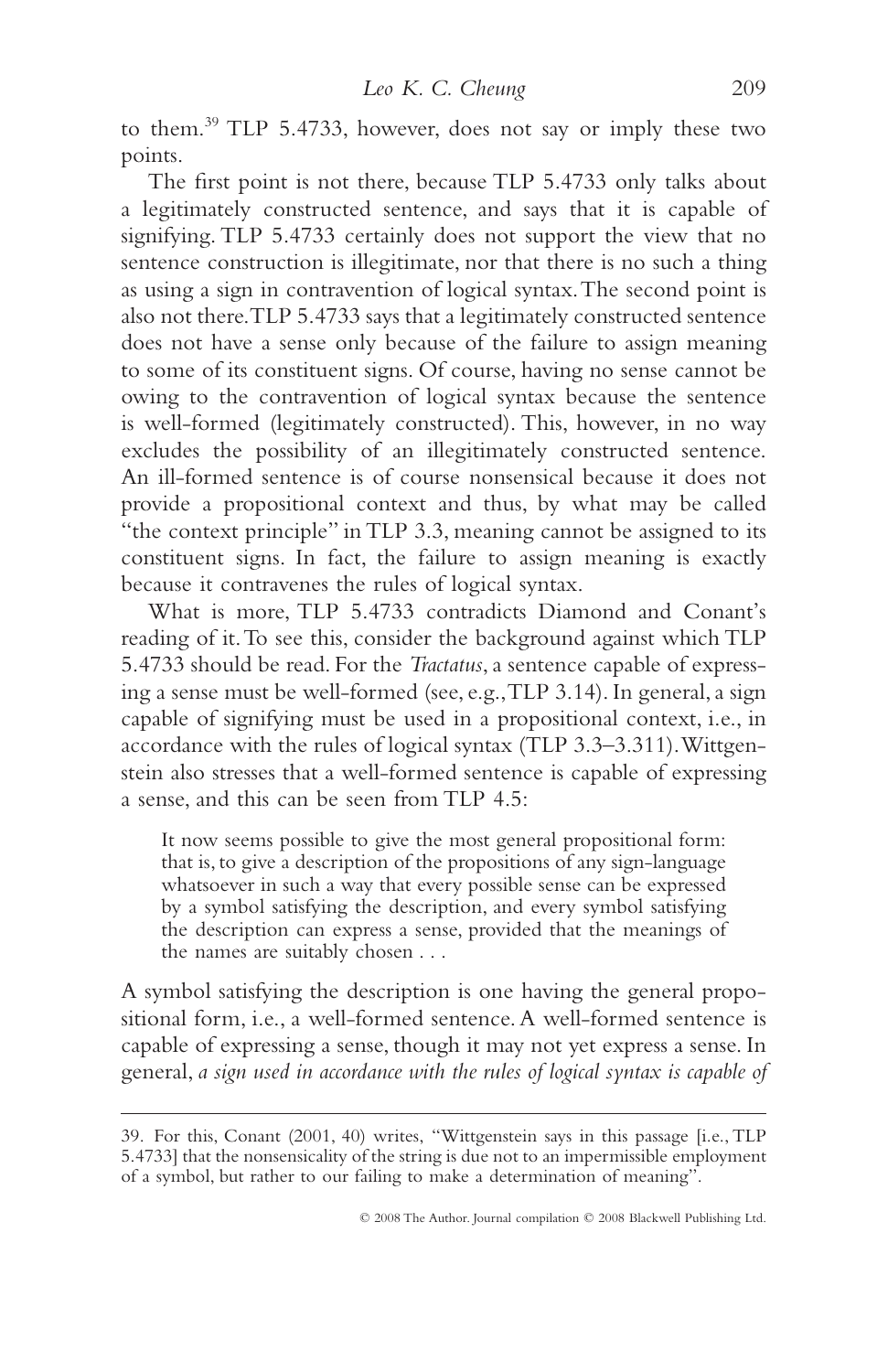*signifying, and vice versa*.The equivalence between well-formedness and capability of signifying is a crucial point that Wittgenstein wants to bring out in the *Tractatus*. It shows how the possibility of a signifying relation between language and the world can be found from the logical syntax of a language. TLP 5.4733 should be understood against this background.

Wittgenstein begins TLP 5.4733 by emphasising that a possible sentence may not have sense, but must be legitimately constructed, i.e., well-formed, and thus must be capable of signifying (a sense). In general, a possible sign is one which can become a symbol. When a sign becomes a symbol, it is used in accordance with the rules of logical syntax (or, in the case of a sentence, is legitimately constructed) and is capable of signifying.Thus, "[a] possible sign must also be able to signify" (TLP 5.473).<sup>40</sup> If a possible sentence does not have a sense, it is only because meaning is yet to be assigned to the constituent signs. For example, the sign "identical" is used in "Socrates is identical" in a way different from its usual or previous uses (e.g., as the sign of identity), such that "Socrates is identical" may or may not make sense. When in the present case "identical" is used innovatively as the sign of an adjective, it is used in accordance with the rules of logical syntax governing an adjective and thus is a possible sign."Socrates is identical" is then a possible sentence.The reason why "Socrates is identical" still does not have a sense is not because it, or "identical", is used in contravention of logical syntax, but because an adjectival meaning (the meaning of an adjective) is yet to be given to "identical".

Far from rejecting the possibility of the contravention of logical syntax, the last part of TLP 5.4733 shows that Wittgenstein is aware of such a possibility. His view is that, so far as "identical" is used as the sign of an adjective, it is used in accordance with the rules of logical syntax governing the uses of an adjectival sign. But when "identical" is intended to be used as the sign of identity (which is the sign of a different symbol), it contravenes the relevant rules of logical syntax. The result would be that "Socrates is identical" is nonsensical. (It would be as nonsensical as the sentence "the good is more or less identical than the beautiful" in TLP 4.003.) TLP 5.4733 clearly allows for the possibility of the contravention of logical syntax. Hence, Diamond and Conant's major textual evidence actually goes against

<sup>40.</sup> This is Ogden's translation.

<sup>© 2008</sup> The Author. Journal compilation © 2008 Blackwell Publishing Ltd.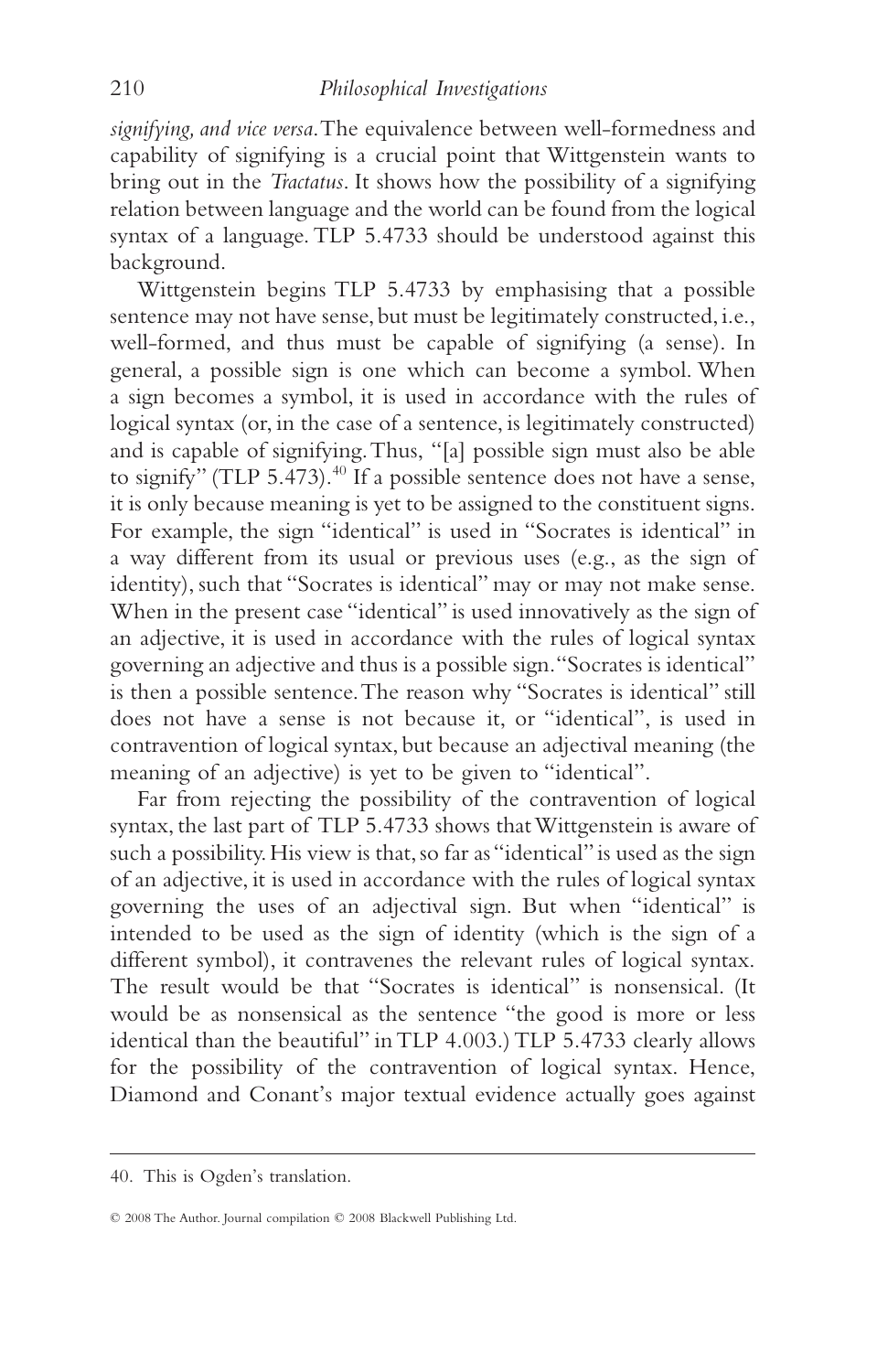their implausible view that, for the *Tractatus*, there cannot be such a thing as using a sign in contravention of logical syntax.

One can now see that what is right about the second basic feature (i.e., that the *Tractatus* does not advance any theory of meaning specifying the conditions of sense) is not essential to the resolute reading (as the standard interpretations also hold), and what is essential to it (i.e., that there is no such thing as using signs in contravention of logical syntax) is wrong.

## IV

The two basic features, which are either not distinct from the standard interpretations or incorrect, do not characterise the resolute reading. What really do characterise it, I think, are the other two major claims of the resolute reading. One is the claim that all the sentences of the *Tractatus*, except those few serving as "the frame" or reading instructions, are nonsensical. Another is the more important claim that the purpose of the *Tractatus* is not to show any unsayable insights, but *merely* to liberate nonsense utterers from nonsense *via* elucidation by the nonsensical non-frameTractarian sentences, and this is what seeing the world aright consists in. I shall examine these two contentions before turning to introduce what I think is a correct way of reading the *Tractatus*.

The claim that all the sentences of the *Tractatus* except those forming the frame are nonsensical is connected with the fact that the resolute reading claims to be taking TLP 6.54 seriously. But TLP 6.54 only says that the sentences of the *Tractatus* serving as elucidations are nonsensical. It does not say that the significant propositions of the *Tractatus* constitute the frame or reading instructions. And there does not seem to be any other textual evidence. In fact, the claim seems to be false. For one can easily find sentences from the *Tractatus*, like "Darwin's theory has no more to do with philosophy than any other hypothesis in natural science" (TLP 4.1122), which are obviously significant propositions but not reading instructions. Moreover, Diamond and Conant are not consistent in holding their positions. In several of their papers, as we have already seen, they use TLP 5.4733 to argue that there is no such a thing as the contravention of logical syntax. What is the status of TLP 5.4733? It cannot belong to the frame because it is not a reading instruction. It cannot be nonsensical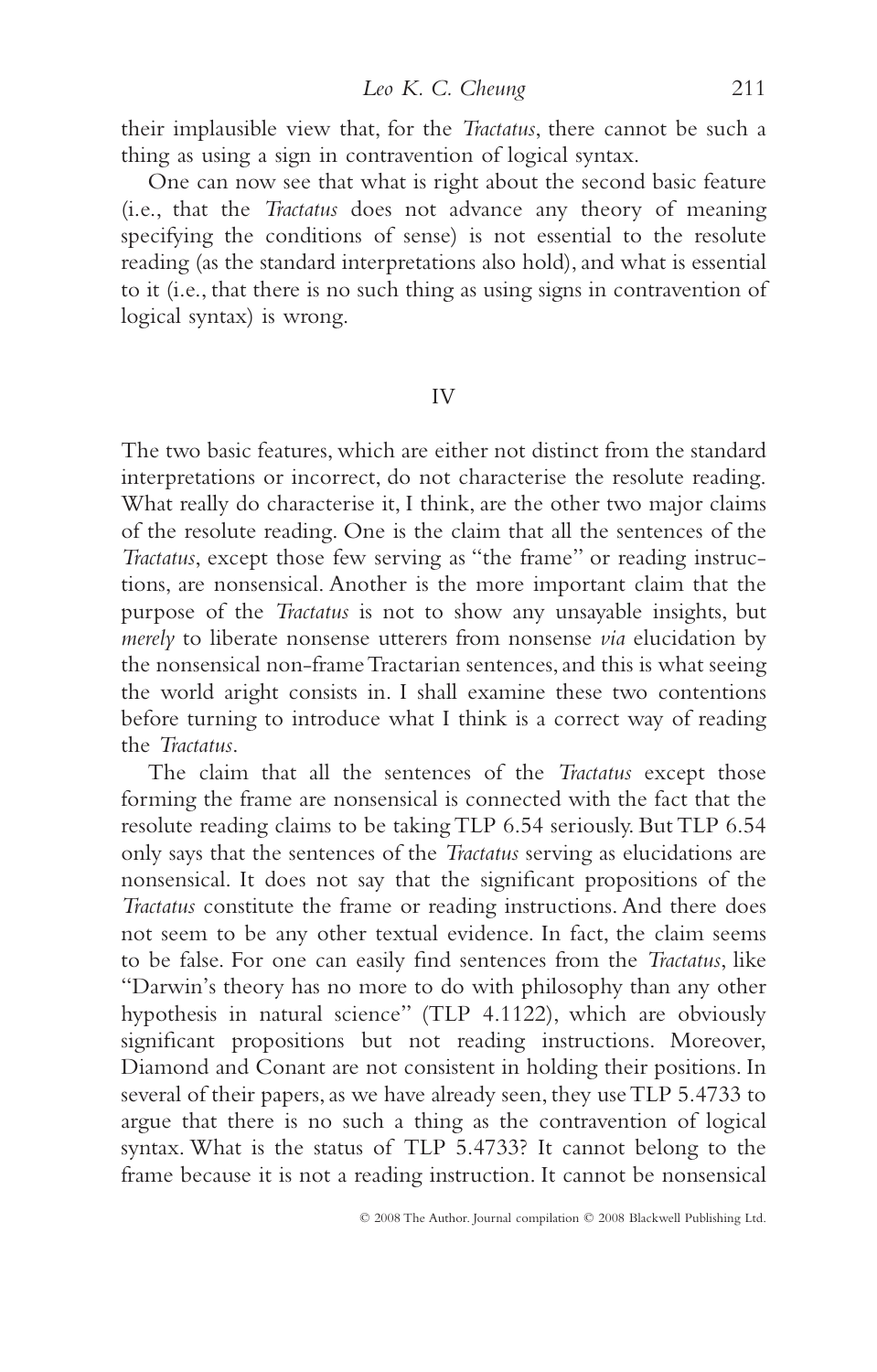because no nonsensical sentence can convey the message that "no sentence-construction is illegitimately constructed" (Diamond 2005, 89).The only possible move left for the resolutists is to concede this and to take TLP 5.4733 as a significant proposition but not a reading instruction, hence the inconsistency.

Let me now turn to the more important claim that the purpose of the *Tractatus* is *merely* to liberate nonsense utterers from nonsense *via* elucidation by the nonsensical non-frame Tractarian sentences. Diamond and Conant cannot seek help from significant propositions (as they are ignorant of the view that what the nonsensical sentences are intended to say can be shown by significant propositions), but *only* from nonsensical sentences themselves. This explains why Conant (2000, 196) says, "the aim of the Tractarian elucidation is to reveal (*through the employment of mere nonsense*) that what appears to be substantial nonsense is mere nonsense" (emphasis mine).The purpose of the *Tractatus* is to free one from the grip of substantial nonsense. In a way, the standard interpretations' view of recognising the sentences referred to in TLP 6.54 as nonsensical, so as to see that what they appear to be saying cannot be said, but is shown by significant propositions, is also liberating readers from nonsense. But this is not what Diamond and Conant mean.Their point is that liberating readers from nonsense is already the final consequence.<sup>41</sup> Any talk in addition to this about showing something that cannot be said is out of the question. But there is no textual evidence supporting their view. They then appeal to the notions of elucidation and imagination, and thus appear to be offering such evidence.This, however, is not the case.To have a clearer look at this, I shall consider Diamond's particular version in detail.

In Diamond's version, she makes use of the notion of elucidation, and draws our attention to the fact that,TLP 6.54 says, the sentences of the *Tractatus* serve as elucidations in the way that "anyone who understands me eventually recognises them as nonsensical".

You are to understand not the propositions but *the author* . . . The *Tractatus* is a book that understands its own departure from the only strictly correct method to lie in its understanding of those who utter

<sup>41.</sup> For example, Conant (2001, 59) says, "[t]he sign that one of the sentences of the *Tractatus* has achieved its elucidatory purpose comes when the reader's phenomenology of having understood something determinate by the form of words in question is suddenly shattered".

<sup>© 2008</sup> The Author. Journal compilation © 2008 Blackwell Publishing Ltd.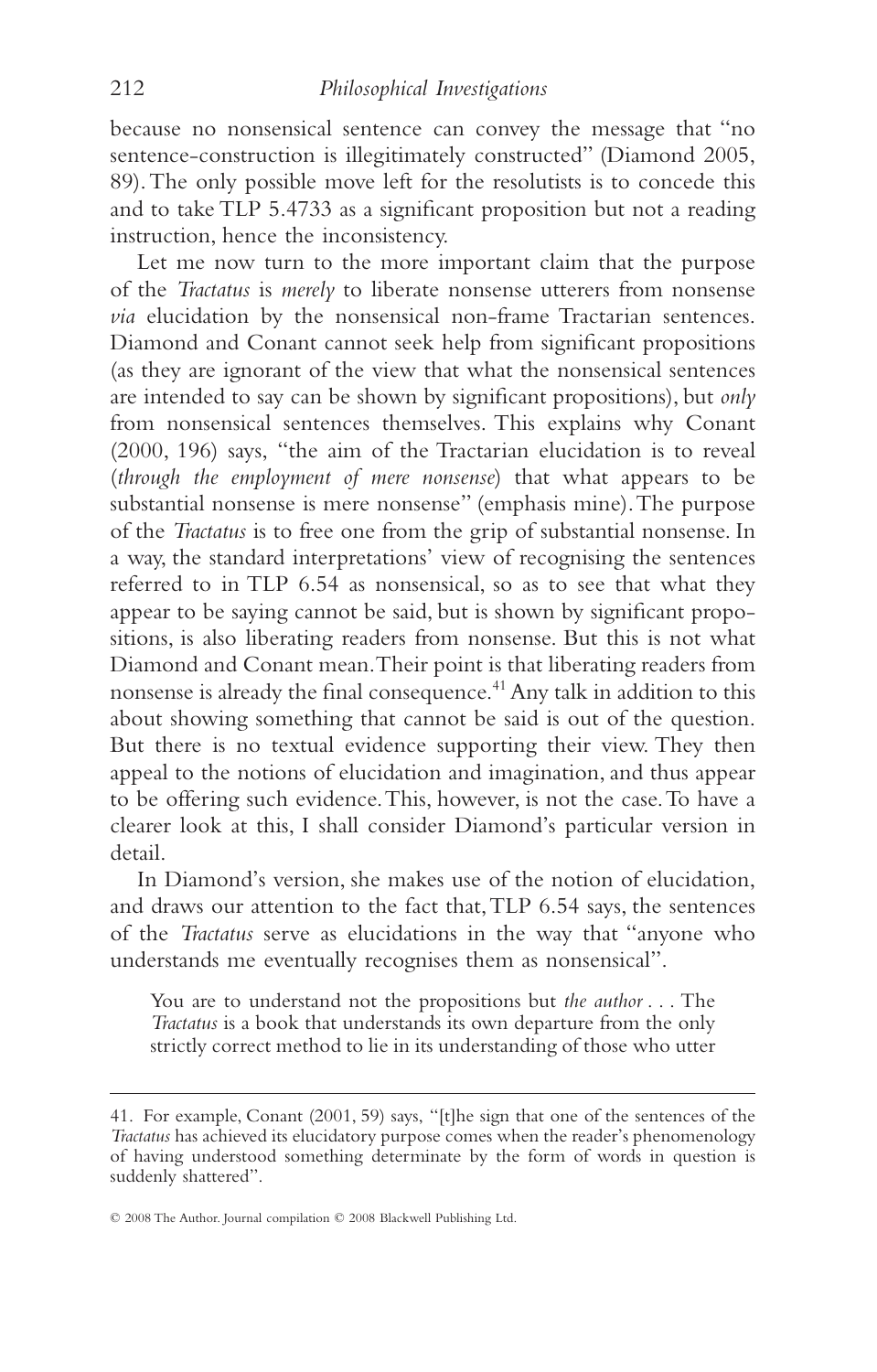nonsense, and that demands exactly that understanding from its own readers.

So my claim now is that we cannot see how we are supposed to read the remarks on ethics in the *Tractatus* without seeing how Wittgenstein thought of its philosophical method, and crucial to that is his conception of what it is to understand *a person who utters nonsense*.What is it then to understand a person who talks nonsense? (Diamond 2001, 156; emphasis mine)

The key is to take the word "me" inTLP 6.54 to refer to a person who utters nonsense.What is important is to understand the utterer of those sentences and not the sentences themselves. To understand someone who talks nonsense is to "enter imaginatively the taking of that nonsense for sense" (Diamond 2001, 157).The activity of imagination is presupposed in the kind of elucidation served by the nonsensical Tractarian sentences. They elucidate by invoking the imagination of taking nonsense for sense by a nonsense utterer "who is in the grip of the illusion that there is philosophy in the traditional sense" (Diamond 2001, 160) so as to lead the nonsense utterer out of it.<sup>42</sup>

The word "me" in TLP 6.54 obviously refers to Wittgenstein – the author of the *Tractatus*. But Diamond takes it to refer to *anyone* who utters nonsense, and is in the grip of the illusion that there is philosophy in the traditional sense. However, to take "me" to mean any such nonsense utterer is not a natural way of reading TLP 6.54. For what Wittgenstein wants to say in TLP 6.54 is clearly not an invitation to people to understand nonsense utterers like him, but that anyone who understands the author *would be able to recognise* his sentences as nonsensical. Why is anyone who understands him able to do that? It is because immediately before TLP 6.54, he, i.e., the author, has just taught us the correct method in philosophy:

The correct method in philosophy would really be the following: to say nothing except what can be said . . . and then, whenever someone else wanted to say something metaphysical, to demonstrate to him that he had failed to give a meaning to certain signs in his propositions... (TLP 6.53)

One who understands him understands the correct method, and one who understands the method is capable of recognising his sentences as

<sup>42.</sup> Conant also introduces the notion of imagination into that of the Tractarian elucidation.The Tractarian sentences elucidate by invoking the imagination of something appearing to be substantially significant which is only later to be exposed as mere nonsense, i.e., by revealing that what appears to be substantial nonsense is mere nonsense (Conant 2000, 196–197).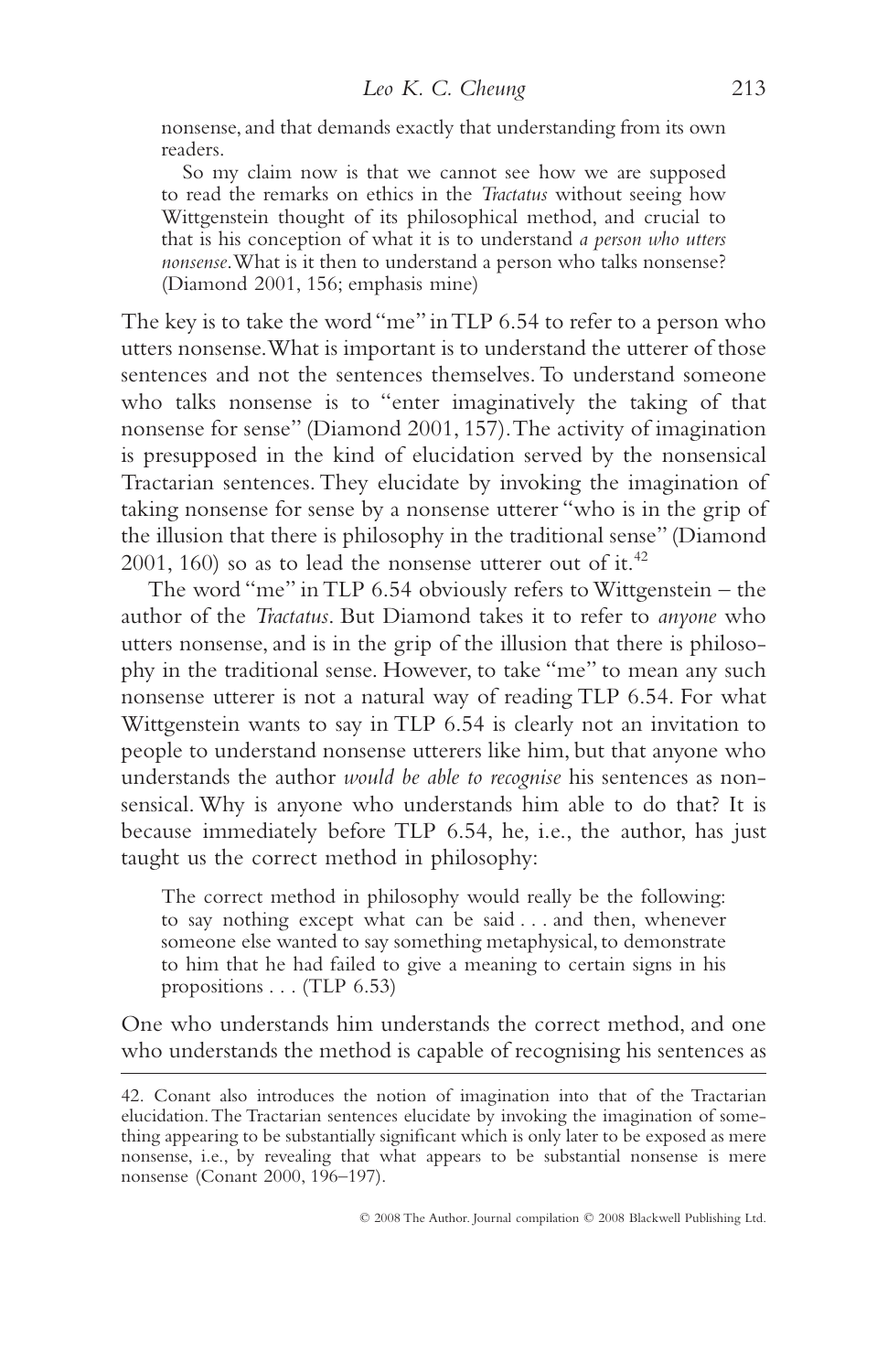nonsensical. The recognition of the nonsensicality of the sentences, according to TLP 6.54, is what the elucidation of the sentences consists in and what, by means of this, enables one to see the world aright.

Diamond's emphasis on the use of the word "me" inTLP 6.53 does not support her view that the nonsense utterer is invited to enter imaginatively into nonsense so as to be liberated from it. But is this the purpose of the *Tractatus*? Diamond's attention to the preface only focuses on what Wittgenstein calls "the aim" and "the whole sense" of the book. But, as already pointed out by some commentators,  $43$  Wittgenstein also emphasizes in the preface that the"value"of the *Tractatus*, if any, consists in two things, one of which is that "thoughts are expressed in it", where "the *truth* of the thoughts that are here communicated" seems to him to be "unassailable and definite".<sup>44</sup> The *Tractatus* will be understood only by someone who already has the thoughts, or similar thoughts, expressed in it.The communication of thoughts by means of the *Tractatus*, of which Wittgenstein himself is well aware, is not necessarily done *via* sentences contained in the book. It is to be done, as I shall argue, by directing readers to see for themselves something that is shown by significant propositions. To understand a thought is to grasp the sense shown by the relevant proposition (TLP 4, 4.02 and 4.022). Grasping those "true" thoughts is intimately connected to his effort in the *Tractatus* to dissolve the problems of philosophy.It is also related to his view of seeing the world aright after recognising the nonsensicality of those Tractarian elucidations (TLP 6.54). Contrary to what Diamond thinks, Wittgenstein is in effect declaring in the preface that the *Tractatus* is trying to help its readers to see unsayable insights.

In fact,Wittgenstein does not think dissolving philosophical utterances is all that one can achieve by philosophical activity, nor is it the ultimate aim. He stated in the preface that the whole sense of the *Tractatus* is that "what can be said at all can be said clearly, and what we cannot talk about we must pass over in silence" (TLP, p. 3), and closed the *Tractatus* with the words "what we cannot speak about we must pass over in silence" (TLP 7).The "pass over" here indicates that, when

<sup>43.</sup> See, e.g., Reid (1998, 97–151; especially, 100) and Hacker (2000, 108–109).

<sup>44.</sup> By saying that the truth of the thoughts seems to be unassailable and definite, Wittgenstein seems to be using the word "truth" loosely. This is like his use of it in "provides the key to the problem, how much truth there is in solipsism" in TLP 5.62, or similar to the "shifting use" of the word "object" in TLP 4.123.

<sup>© 2008</sup> The Author. Journal compilation © 2008 Blackwell Publishing Ltd.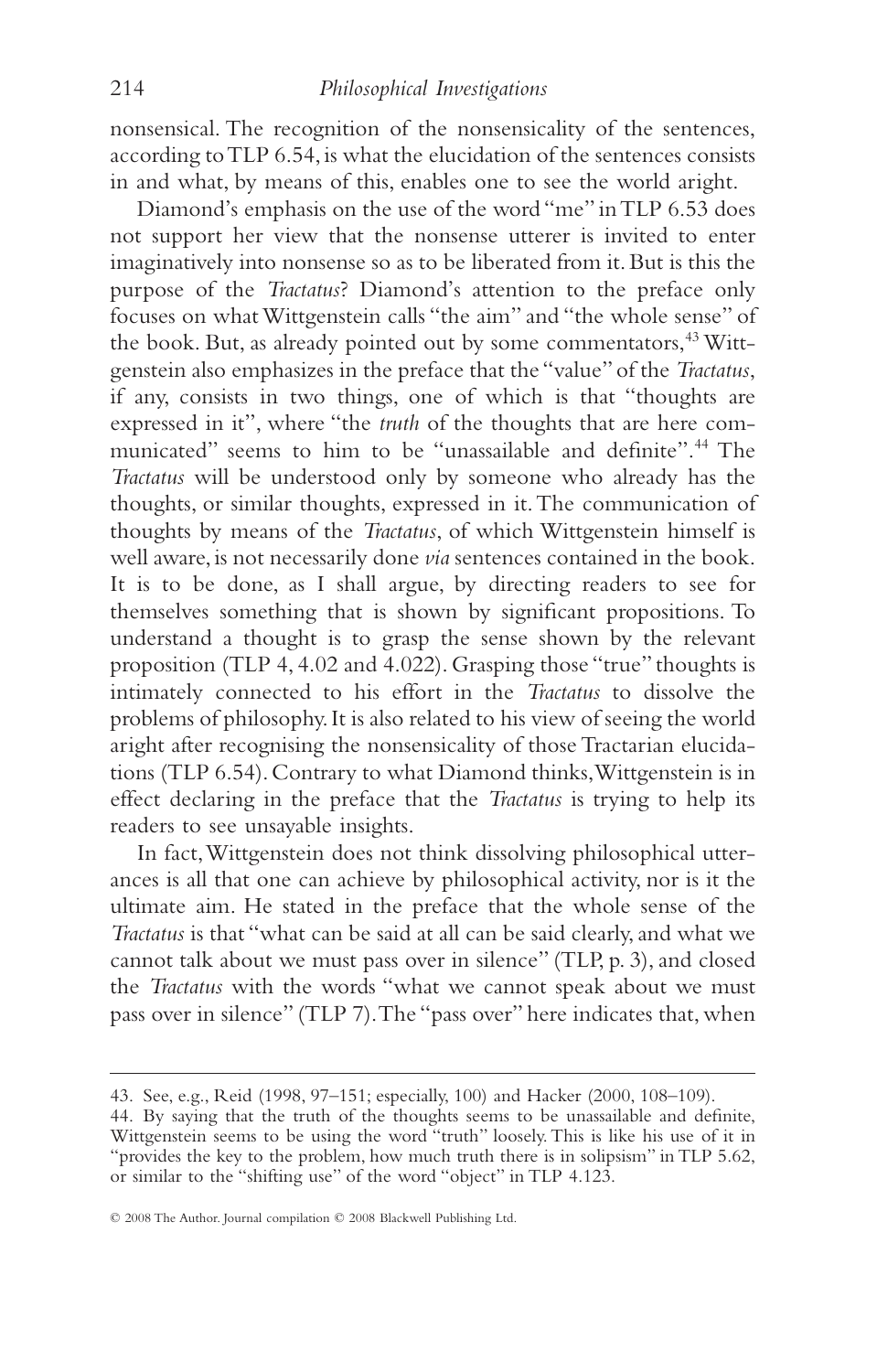philosophical utterances and Tractarian elucidations are recognised as nonsensical, it is not the case that there is nothing left but, rather, that there are things which cannot be said and thus should be left aside silently. He also says in the preface that the value of the *Tractatus* consists in two things, one of which is that "it shows how little is achieved when these problems [the problems of philosophy] are solved" (TLP, p. 3). He does not say that it shows nothing but that how "little" is achieved. It is also well known that he says, when someone has used and thrown away his nonsensical elucidatory sentences, "he will see the world aright" (TLP 6.53). Immediately before stating the correct method in philosophy and explaining how his sentences elucidate by being recognised as nonsensical in TLP 6.53–6.54, he talks about the problem of life and says,

The solution of the problem of life is seen in the vanishing of this problem.

(Is not this the reason why men to whom after long doubting the sense of life became clear, could not then say wherein this sense consisted?)

There is indeed the inexpressible. This *shows* itself; it is the mystical.

 $(TLP 6.521 - 6.522)^{45}$ 

Hence, the recognition of the nonsensicality of philosophical utterances and of the Tractarian elucidations helps one see something which cannot be said but only shown (TLP 4.1212).With this, I shall suggest a way of understanding the *Tractatus* correctly.

V

The *Tractatus* mainly consists of nonsensical elucidations. But how can nonsensical sentences shed light on the nature of language and logic, and the correct method in philosophy? How are they related to philosophy and philosophical utterances? One thing that the resolutists fail to see is that although nonsensical sentences neither show nor say anything, some of them may be employed to direct one to see something that is shown by significant propositions.There are in fact two different roles nonsensical sentences may play. One is that they are presented as philosophical utterances as if they were saying something

<sup>45.</sup> Ogden's translation is used here.

<sup>© 2008</sup> The Author. Journal compilation © 2008 Blackwell Publishing Ltd.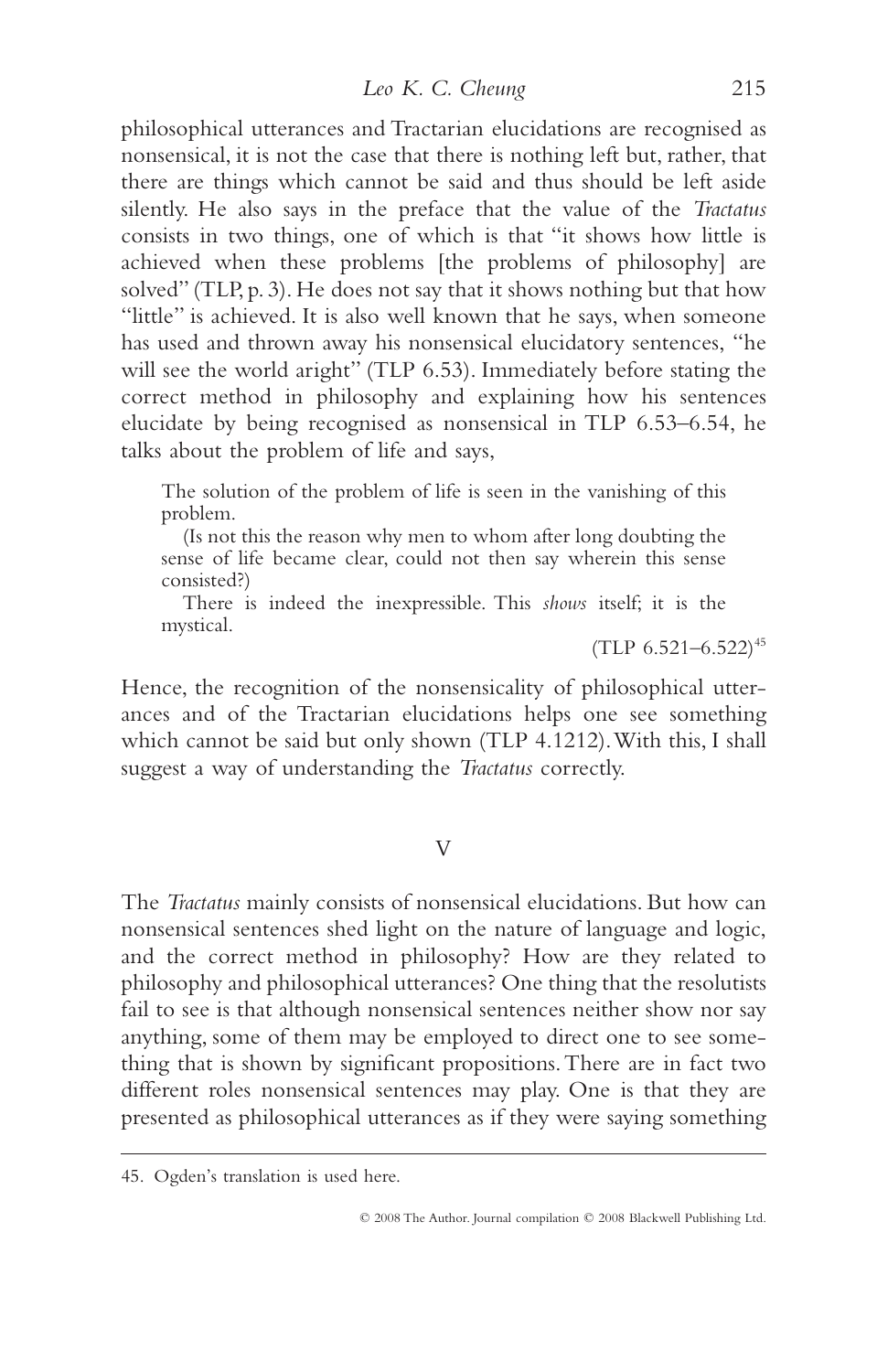profound. Another is that they are employed as elucidations to help one to see something that cannot be said but shown by significant propositions. I shall first explain how the Tractarian elucidations fulfill the second role.

Let me consider how a nonsensical elucidation functions, and see what logical inference and proof in the *Tractatus* are.

It is impossible, however, to assert by means of propositions that such internal properties and relations obtain: rather, this makes itself manifest [zeigt... sich; shows itself] in the propositions that represent the relevant states of affairs and are concerned with the relevant objects. (TLP 4.122)

Thus one proposition "*fa*" shows that the object a occurs in its sense, two propositions "*fa*" and "*ga*" show that the same object is mentioned in both of them. If two propositions contradict one another, then their structure shows it; the same is true if one of them follows from the other. And so on. (TLP 4.1211)

"fa" shows that the object a occurs in its sense. What shows is the proposition "fa" and not the nonsensical sentence "a occurs in the sense of 'fa' ". A nonsensical sentence like "a occurs in the sense of 'fa' " is elucidatory not because it says or shows anything (which it cannot), but *via* it being recognised as nonsensical.

One who understands Wittgenstein and thus his method in philosophy (TLP 6.53) can see from the fact that connecting those familiar words in such a manner produces a nonsensical sentence, and *what is being attempted to be said by the nonsensical sentence cannot be said (nor be shown by the nonsensical sentence), but is shown by significant propositions saying something else*. For example, what one may attempt to say by employing the nonsensical sentence "a occurs in the sense of 'fa' "is shown by the significant proposition"fa".What the proposition "fa" shows must be passed over in silence because what it shows is not, and cannot be, spoken about. Nevertheless, "fa" does say something, though what it says is not what it shows. It says something else, namely, that "fa". It is in this way that what a proposition shows is passed over (TLP 6.54) silently in it saying something else.This is how, I believe, TLP 7 ("What we cannot speak about we must pass over in silence") should be understood.

A sentence like " 'q' follows from 'p' " is also nonsensical. It may serve as an elucidation, which directs one to see that what it appears to be saying is shown by the structure of the significant propositions "p" and "q".The combination of the significant propositions "p" and

<sup>© 2008</sup> The Author. Journal compilation © 2008 Blackwell Publishing Ltd.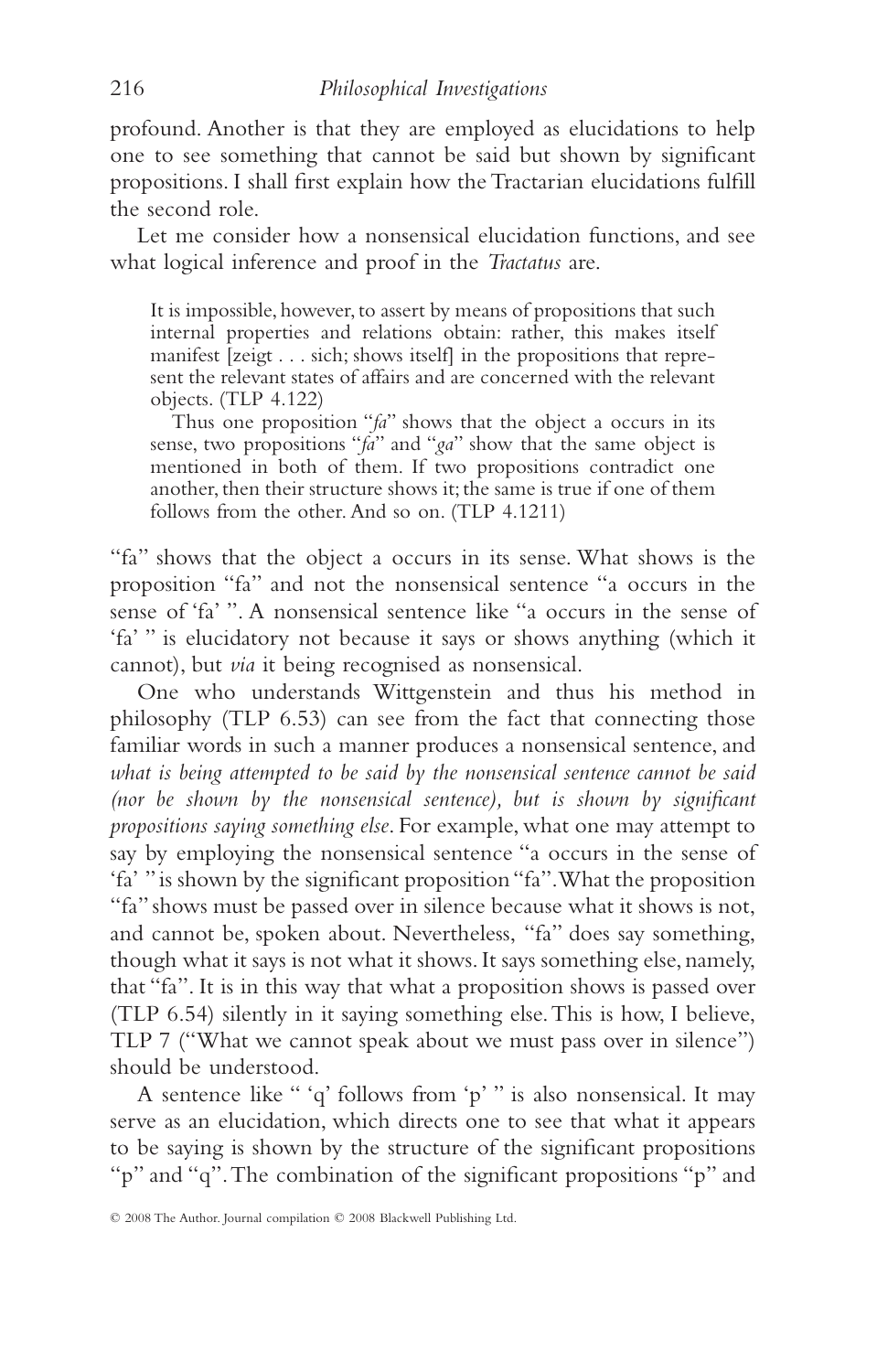"q" in " 'q' follows from 'p' " makes the sentence appear to be saying something. But this is just appearance. It is nonsensical. Recognition of this leads one to see that the internal logical structure of "p" and "q" is what matters here. In general, "[w]hen the truth of one proposition follows from the truth of others, we can see this from the structure of the proposition" (TLP 5.13). In some cases, one can see the logical structure by merely inspecting the propositions "p" and "q" themselves (TLP 6.122). In other cases, checking whether "p ⊃ q" is tautological would be helpful. The tautology " $p \supset q$ " is senseless (TLP 4.461), but what it shows is also shown by the significant propositions "p" and "q", or their internal logical relation (TLP 6.2).

The *Tractatus* has no hesitation in talking about proofs in logic (TLP 5.132, 6.12–6.1262). Wittgenstein's idea is indeed the clear one that a proof in logic is a demonstration of the internal logical structure of significant propositions, which nonsensical elucidations like " 'q' follows from 'p' ", or senseless tautological elucidations like " $p \supset q$ ", would help or direct one to see.There are also other proofs like the proof of the existence of the general propositional form (TLP 4.5), the proof of the picture thesis that "[a] proposition is a picture of reality" (TLP 4.01), the proofs of the Grundgedanke (TLP 4.0312), etc. Proofs in the *Tractatus* are, one may say, *the exploration of the rules of syntax of signs*. (The fact that the proofs in the *Tractatus* employ nonsensical elucidations to direct one to see something that is shown by significant propositions does not mean that their tasks are easy.<sup>46</sup> They are not cheap claims but results from hard-won battles. $47$ )

These views about the nature of language and logic are among the thoughts thatWittgenstein states in the preface to have been expressed in the book.The *Tractatus* also contains various "theses" (or "pseudo-

<sup>46.</sup> In a letter to Lady Ottoline Morrell,Russell writes aboutWittgenstein, "I told him he ought not simply to *state* what he thinks true, but to give arguments for it, but he said arguments spoil its beauty, and that he would feel as if he was dirtying a flower with muddy hands" (quoted in Blackwell 1981, 8). This suggests that Wittgenstein is well aware of and deliberately leaves a lot of argument details and steps.The task of finding out those details is not an easy one. I would like to thank Laurence Goldstein for drawing my attention to this point. For his views on this matter, see Goldstein (2004, 158–9).

<sup>47.</sup> For example, I have explained how Wittgenstein in the *Tractatus* argues for the Grundgedanke in Cheung (1999), the existence of the sole logical constant in Cheung (2000), the picture thesis in Cheung (2003), the truth-functionality of logical necessity in Cheung (2004), and the existence of the most general propositional form and the unity of language and logic in Cheung (2006).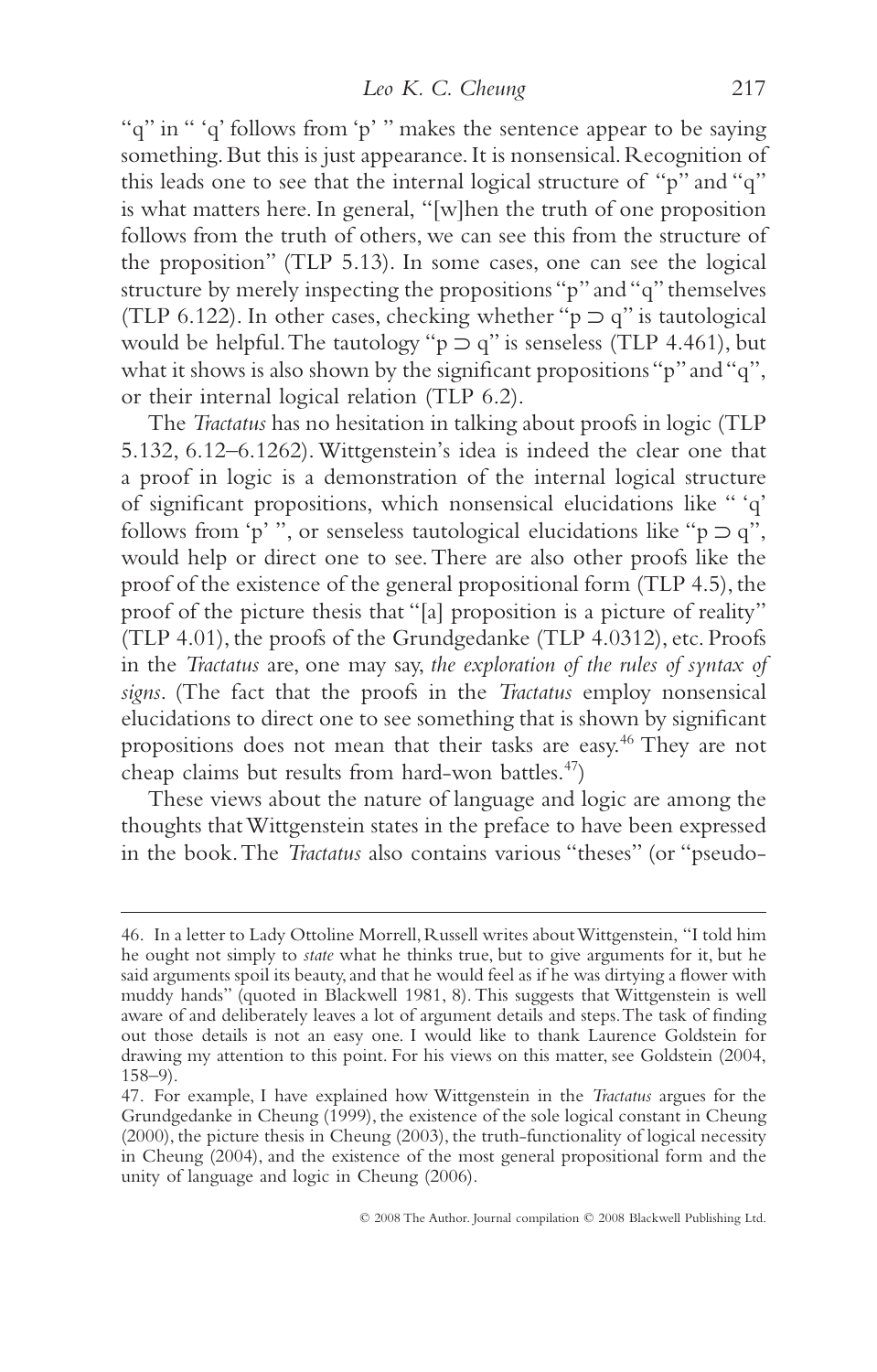theses"), like the picture thesis. These "theses", being nonsensical, cannot convey anything about the nature of language and logic. However, recognising their nonsensicality helps one see something about the nature of language and logic shown by significant propositions. (This is similar to the fact that recognising that tautologies say nothing directs one to see the logic of the constituent propositions.) He seems to think that what those nonsensical sentences attempt to say were supposed to be about the conditions of saying (i.e., logic), and so must be there whenever we are saying something significant. The nonsensical sentences themselves neither say nor show anything. Rather, what they appear to be saying, i.e., the conditions of saying, reside in significant propositions saying something else.

Nonsensical sentences may also be posed as philosophical utterances. Philosophy is an activity aiming at dissolving philosophical utterances, which is achieved by the clarification of propositions, i.e., the expressions of thoughts (TLP 4.112).The task of philosophy is "to make thoughts clear and to give them sharp boundaries" (TLP 4.112), or to present "clearly what can be said" (TLP 4.115), by setting limits to language (TLP 4.113–4.116). Drawing a limit to language is intimately related to the establishment of the correct method in philosophy. How can the "theses" in the *Tractatus* contribute to achieving this? The "thesis" that plays the crucial role here is the important view of the equivalence between using signs in accordance with the rules of logical syntax and the capability of signifying in TLP 5.4733. To see this, note that language is the totality of propositions (TLP 4.001). The limits of propositions, which constitute *the* limit of language,<sup>48</sup> however, do not belong to language  $(TLP 6.43)^{49}$  but are fixed by the totality of propositions (TLP 4.51).

It appears that one way to draw a limit to language is to give the totality of propositions (and thus fix their limits). But the *Tractatus* does not and cannot give such totality because not even the totality of elementary propositions can be given (TLP 5.55–5.551).What it does

<sup>48.</sup> The *Tractatus* sometimes refers to drawing "a limit" to language (e.g., in TLP, p. 3), and sometimes to setting "limits" to language (e.g., in TLP 4.113–4.116). I take the former as referring to the limits of language collectively.

<sup>49.</sup> One can see from TLP 5.6 ("*The limits of my language* mean the limits of my world") and TLP 6.43 ("[i]f the good or bad exercise of the will does alter the world, it can alter only the limits of the world, not the facts – not what can be expressed by means of language") that Wittgenstein does not think the limits of language belong to language.

<sup>© 2008</sup> The Author. Journal compilation © 2008 Blackwell Publishing Ltd.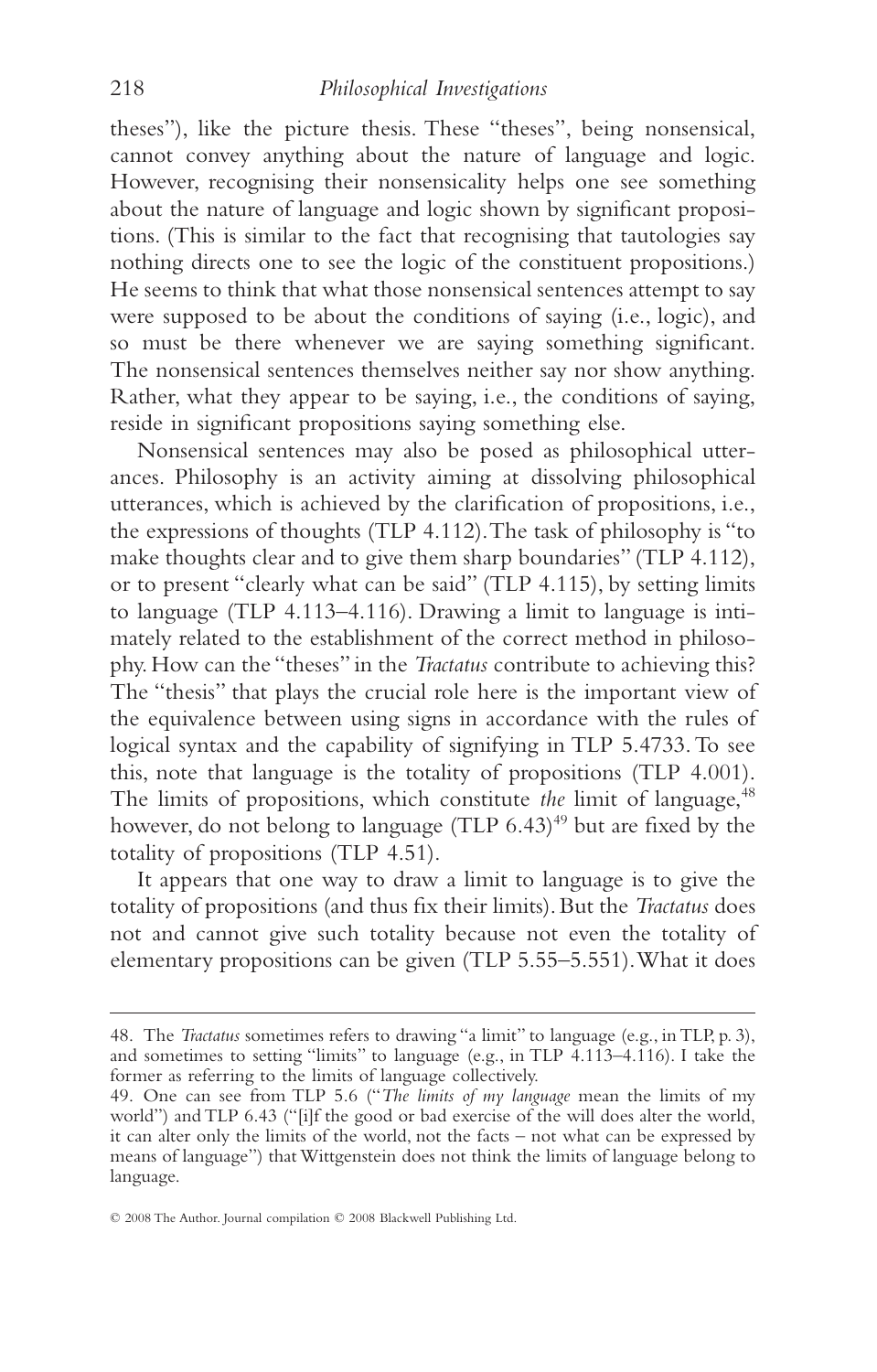do is to give a description of the general form of a proposition, which is the general rule referred to indirectly in TLP 4.5 and directly but in a more abstract manner in TLP 4.014. I shall not explain the details of Wittgenstein's argument here as I have done so elsewhere.<sup>50</sup> Nevertheless, I want to point out that the *Tractatus* sees tautologies and contradictions not as genuine propositions (and thus not belonging to language) but as the limiting cases, or simply the limits, of propositions (TLP 4.466, 5.143). Since propositions and logical propositions (tautologies and contradictions) are products of the same general rule of language,logic and language are unified.Those lying within the limit of language are propositions, those on it tautologies and contradictions, and those outside it nonsense.Tautologies and contradictions constitute the limit of language and yet are fixed by the totality of propositions.

Logical syntax determines whether a sentence lies within, on or outside the limit of language.51This is connected to the *Tractatus*' view that *a sign used in accordance with the rules of logical syntax is capable of signifying, and vice versa*.The view is whatWittgenstein tries to bring out in TLP 5.4733, and the discussion of the most general propositional form in TLP 4.5 is based on it. What is more important here is its characterisation of the notion of drawing a limit to language. First, a sentence in which signs are used in contravention of the rules of logical syntax lies outside the limit. The sentence is in this case nonsensical because its constituent signs cannot signify, i.e., meaning cannot be assigned to them.The converse also holds. Second, a sentence whose constituent signs are used in accordance with the rules of logical syntax lies within or on the limit. It is either capable of expressing a sense (though it may not yet express a sense) and thus lies within the limit, or cannot express a sense and thus lies on the limit. The latter is a logical proposition (tautology or contradiction), and it lacks sense (TLP 4.461). A logical proposition, however, is still wellformed. The constituent names of its constituent elementary propo-

<sup>50.</sup> See Cheung (2006).

<sup>51.</sup> The fact that the *Tractatus* understands logical syntax in this way can be seen from TLP 3.344 and 6.124. TLP 6.124 says that "[i]f we know the logical syntax of any sign-language, then we have already been given all the propositions of logic". Logical syntax gives prominence to the general rule governing the formation of logical propositions.TLP 3.344 says that "[w]hat signifies in a symbol is what is common to all symbols that the rules of logical syntax allow us to substitute for it". Logical syntax also gives prominence to the general rule of language which governs the formation of symbols capable of signifying.For the *Tractatus*,language and logic are unified *via* logical syntax.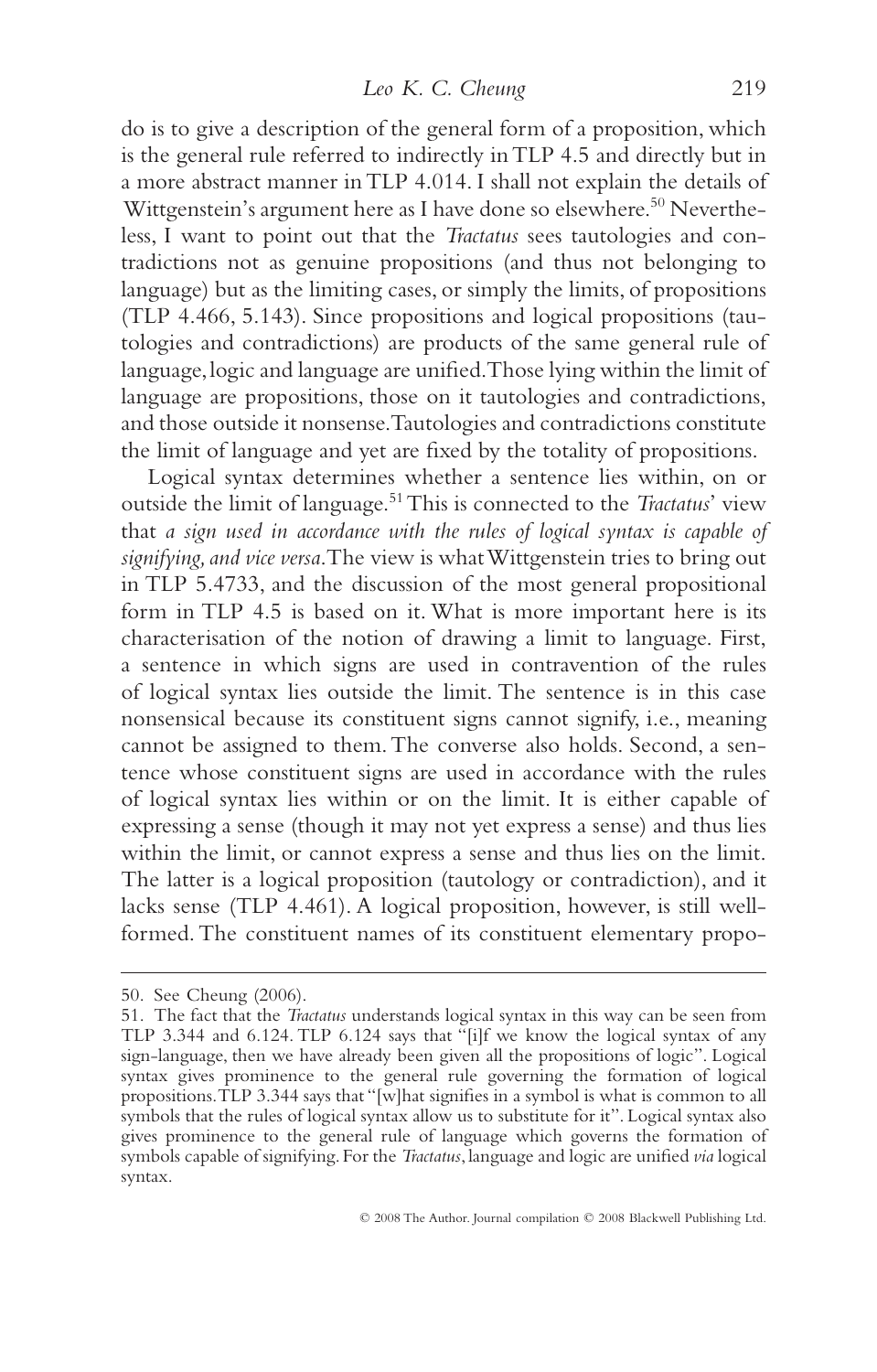sitions are used in accordance with the rules of logical syntax and thus are capable of signifying, or denoting, objects. But the fact that a logical proposition admits all situations (in the case of a tautology) or none (in the case of a contradiction) means that the signifying relations, or representational relations, cancel one another (TLP 4.462). It is therefore senseless, though not nonsensical.

The important view of the equivalence between using signs in accordance with the rules of logical syntax and the capability of signifying gives rise to what the *Tractatus* regards as the strictly correct method in philosophy:

The correct method in philosophy would really be the following: to say nothing except what can be said, i.e., propositions of natural science  $-$  i.e., something that has nothing to do with philosophy  $$ and then, whenever someone else wanted to say something metaphysical, to demonstrate to him that he had failed to give a meaning to certain signs in his propositions... this method would be the only strictly correct one. (TLP 6.53)

If meaning has not been given to some constituent signs of a sentence, then the sentence does not have a sense. It may still be significant if suitable meaning is assigned to the constituent signs. But it must be nonsensical if meaning *cannot* be assigned to the constituent signs because, in this case, it contravenes the rules of logical syntax.When one poses a nonsensical sentence as a philosophical proposition, it is the second case that is at stake.To dissolve a philosophical utterance, the correct method in philosophy consists in pointing out the meaninglessness of a certain sign in the relevant sentence.

### VI

In TLP 6.44–6.45, Wittgenstein talks about a few things that are mystical, one of which is the existence of the world (as a limited whole). For at least some of us, whenever we contemplate the existence of the world, we seem to be seized by a sense of wonder. Some may subsequently utter sentences like "The world exists" (TLP 6.44), "I feel the world as a limited whole" (TLP 6.45) and even the solipsist's claim that "I am my world" (TLP 5.63). In "A Lecture on Ethics", he mentions three experiences having what he calls "absolute value". One is the experience that he has when he wonders at the existence of the world (LE, p. 41). Someone may try to put this into

<sup>© 2008</sup> The Author. Journal compilation © 2008 Blackwell Publishing Ltd.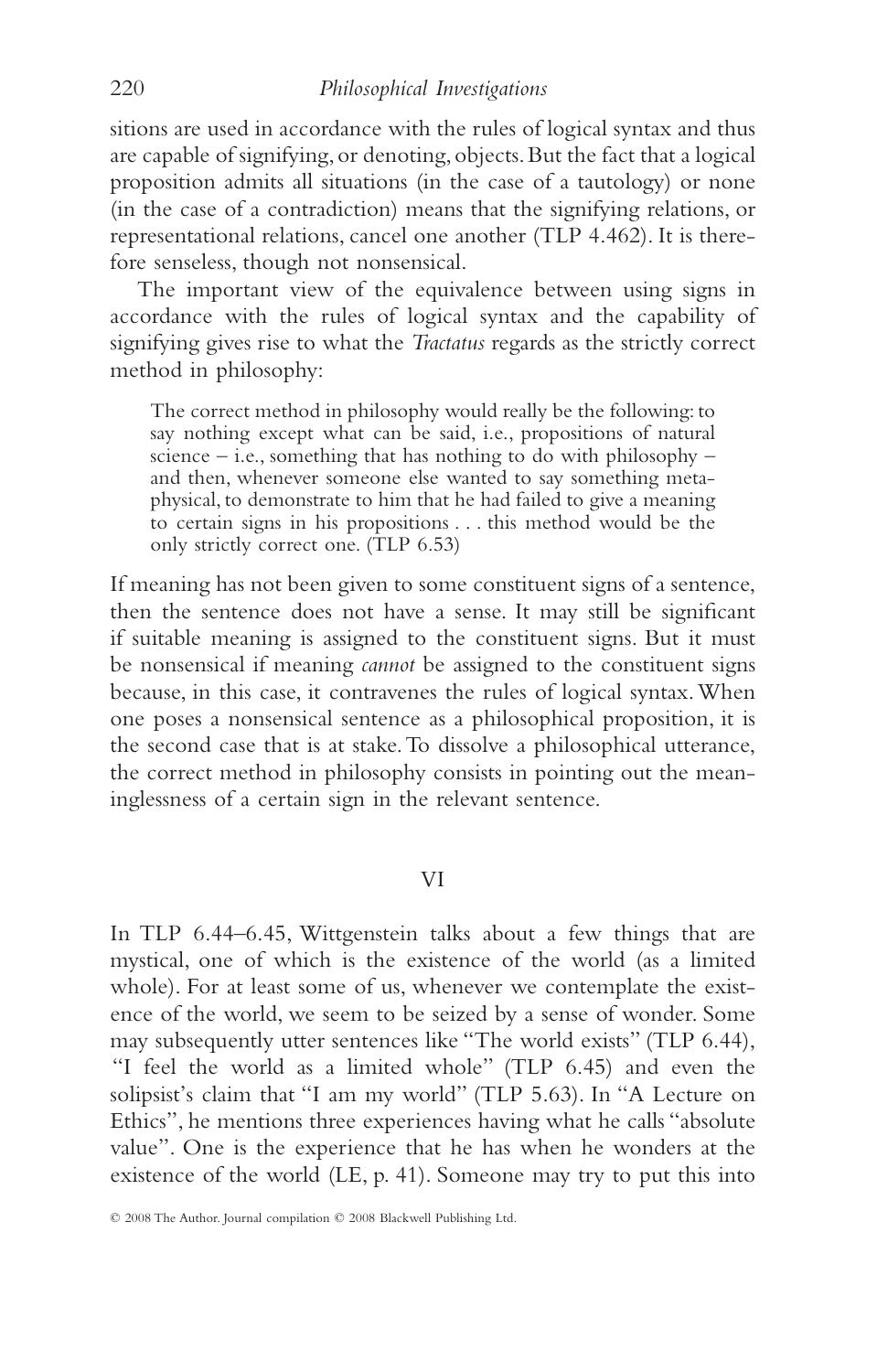words and utter, say, "The world exists"."The world exists" here is a philosophical utterance. It is posed as if it says something profound. Even for Tractarian elucidations like "A proposition is a picture of reality", someone may find the relevant thought perplexing and mistakenly present the sentence as if it says something profound. (The *Tractatus* of course does not present it in this way, but rather employs it as an elucidation.) In the lectures Wittgenstein delivered in the 1930s, he considered the puzzle of what a proposition one encounters is when one philosophises.<sup>52</sup> "What is a proposition?" is posed there as if it were asking something about the nature of language. In that case, the sentence is also a philosophical utterance.

People utter such philosophical utterances because they want to say or respond to what they have found perplexing.Wittgenstein, as the author of "A Lecture on Ethics", would say that sentences like "The world exists" are nonsensical not because one has not yet found the correct expression,but that their nonsensicality is their very essence (LE,p.44).In the *Tractatus*,he hints at something very similar.He thinks that the reason why those people think they can say something about what they found perplexing is because of the misunderstanding of the logic of language (TLP, p. 3, 4.003).What contribute to the misunderstanding are the tacit conventions of ordinary language, which in many cases make the expressions of thoughts (propositions) themselves disguise thoughts (TLP 4.022).Philosophical utterances are actually products of using signs in contravention of the logic of language,i.e.,logical syntax, and thus must be nonsensical. They are not to be answered. They are to be dissolved by pointing out that the relevant propositions and questions are nonsensical (TLP 4.003).

Wittgenstein also says in the preface that the *Tractatus* is not a textbook, and that it will be understood only by someone who already has the thoughts or similar thoughts expressed in it. He says in TLP 6.54 that whoever understands him eventually recognises his elucidations as nonsensical.This presumably also applies to the case of philosophical utterances. Philosophy therefore does not consist of philosophical propositions but is an activity (TLP 4.112).<sup>53</sup> It is an activity which employs the correct method to analyse those philosophical utterances. He would not do that on one's behalf, nor is that necessarily done *via*

<sup>52.</sup> See WCL, p. 1, pp. 21–22, pp. 42–44.

<sup>53.</sup> I use Ogden's translation of "Philosophische Sätze" in TLP 4.112 here, instead of Pears and McGuinness' translation "doctrines".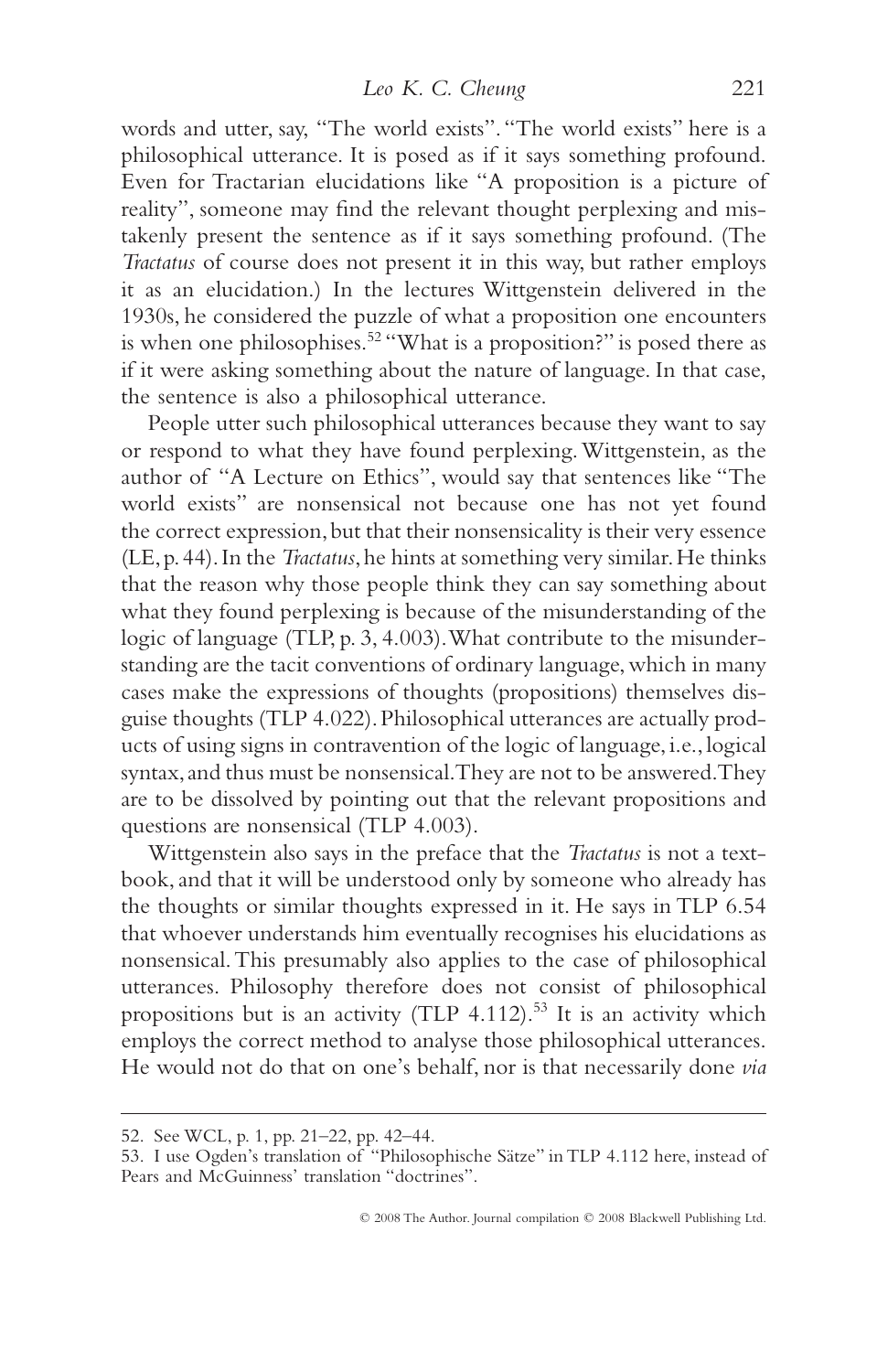sentences contained in the *Tractatus*. One has to engage in the activity of philosophy by oneself. By doing this, one would not just recognise those philosophical utterances as nonsensical, but also be directed to see that what the utterers attempt to say by means of them is already shown by significant propositions.This is also what seeing the world aright consists in.

It is now clear why Wittgenstein sums up the whole sense of the *Tractatus* in the sentence, "What can be said at all can be said clearly, and what we cannot talk about we must pass over in silence".The idea is that in *saying what we can say clearly, we also see what cannot be said, which is shown by the expression of what we say.We pass over those nonsensical elucidations and philosophical utterances (which constitute the ladder to be thrown away) and see that what they appear to be saying, but cannot be said, is shown by our saying something else*. This explains something that Wittgenstein says in his letter to von Ficker:

I wanted to write that my work consists of two parts: of the one which is here, and of everything which I have *not* written. And precisely this second part is the important one. For the Ethical is delimited from within, as it were, by my book; and I'm convinced that, strictly speaking, it can ONLY be delimited in this way. In brief, I think:All if that which *many* are *babbling* today, I have defined in my book by remaining silent about it.Therefore the book will, unless I'm quite wrong, have much to say which you want to say yourself, but perhaps you won't notice that it is said in it. For the time being, I'd recommend that you read the *foreword* and the *conclusion* since these express the point most directly. (LLF, 94–95)

He remains silent about what is shown by sentences saying something else.That is why "the book will . . . have much to say which you want to say yourself, but perhaps you won't notice that it is said in it".The above also explains what Wittgenstein is hinting at when he says to Paul Engelmann about a poem by Uhland:

And this is how it is: if only you do not try to utter what is unutterable then *nothing* gets lost. But the unutterable will be – unutterably – *contained* in what has been uttered!<sup>54</sup>

Wittgenstein, as it is well known, later discovers what he calls "grave mistakes" of the *Tractatus* (PI, p. x). I am not able to discuss here what those grave mistakes are or how much of his early philosophy in the

<sup>54.</sup> Quoted by Monk (1991, 151).

<sup>© 2008</sup> The Author. Journal compilation © 2008 Blackwell Publishing Ltd.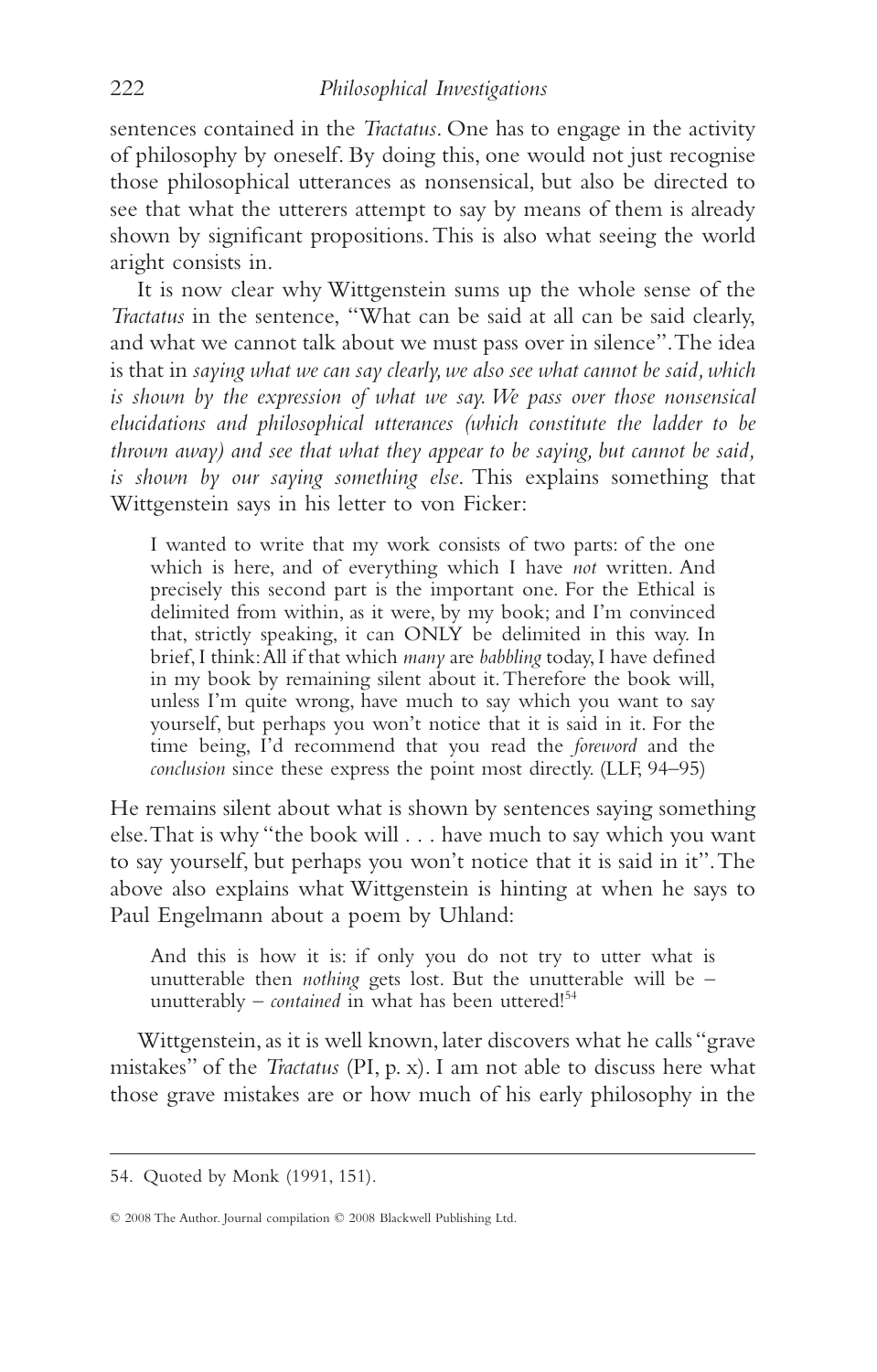*Tractatus* he renounced. I just want to say that the *Tractatus* is a beautiful work, and that if it is a failure it is a glorious failure.The *Tractatus* is not as what the resolutists think. Its main purpose is not merely to liberate the nonsense utterer from nonsense. It aims to help one recognise the nonsensicality of its elucidations and to introduce the correct method in philosophy so as to dissolve philosophical utterances and to see unsayable insights about the world, language and logic, which are shown by significant propositions saying something else. It has flaws, but its author tries hard to ingeniously demonstrate how he thinks its aims can be achieved.<sup>55</sup>

## References

- Anscombe, G. E. M. (1971). *An Introduction to Wittgenstein's Tractatus*. Philadelphia: University of Pennsylvania Press.
- Black, M. (1964). *A Companion to Wittgenstein's Tractatus*. Ithaca: Cornell University Press.
- Blackwell, K. (1981). "The Early Wittgenstein and the Middle Russell". In I. Block (eds.), *Perspectives on the Philosophy of Wittgenstein*. Oxford: Basil Blackwell, pp. 1–30.
- Cheung, L. K. C. (1999). "The Proofs of the Grundgedanke in Wittgenstein's *Tractatus*." *Synthese* 120 (3): 395–410.

———. (2000). "The Tractarian Operation N and Expressive Completeness." *Synthese* 123 (2): 247–261.

———. (2003)."Language as a Geometry in Wittgenstein's *Tractatus*." In W. Löffler and P. Weingartner (eds.), *Knowledge and Belief: Papers of the 26th International Wittgenstein Symposium*. Austria: Austrian Ludwig Wittgenstein Society, pp. 91–93.

———. (2004). "Showing, Analysis and the Truth-Functionality of Logical Necessity in Wittgenstein's Tractatus." *Synthese* 139 (1): 81–105.

———. (2006)."The Unity of Language and Logic in Wittgenstein's Tractatus." *Philosophical Investigations* 29 (1): 22–50.

<sup>55.</sup> Earlier drafts of this paper have been read at an international conference at Beijing in 2002 and at a seminar at the University of Sussex in 2003. I would like to thank the audience there for their comments. Peter Hacker, Laurence Goldstein and Michael Morris read different versions of this paper at different stages of its composition. I would like to thank them, as well as the editor of *Philosophical Investigations* and a reviewer, for their comments and suggestions.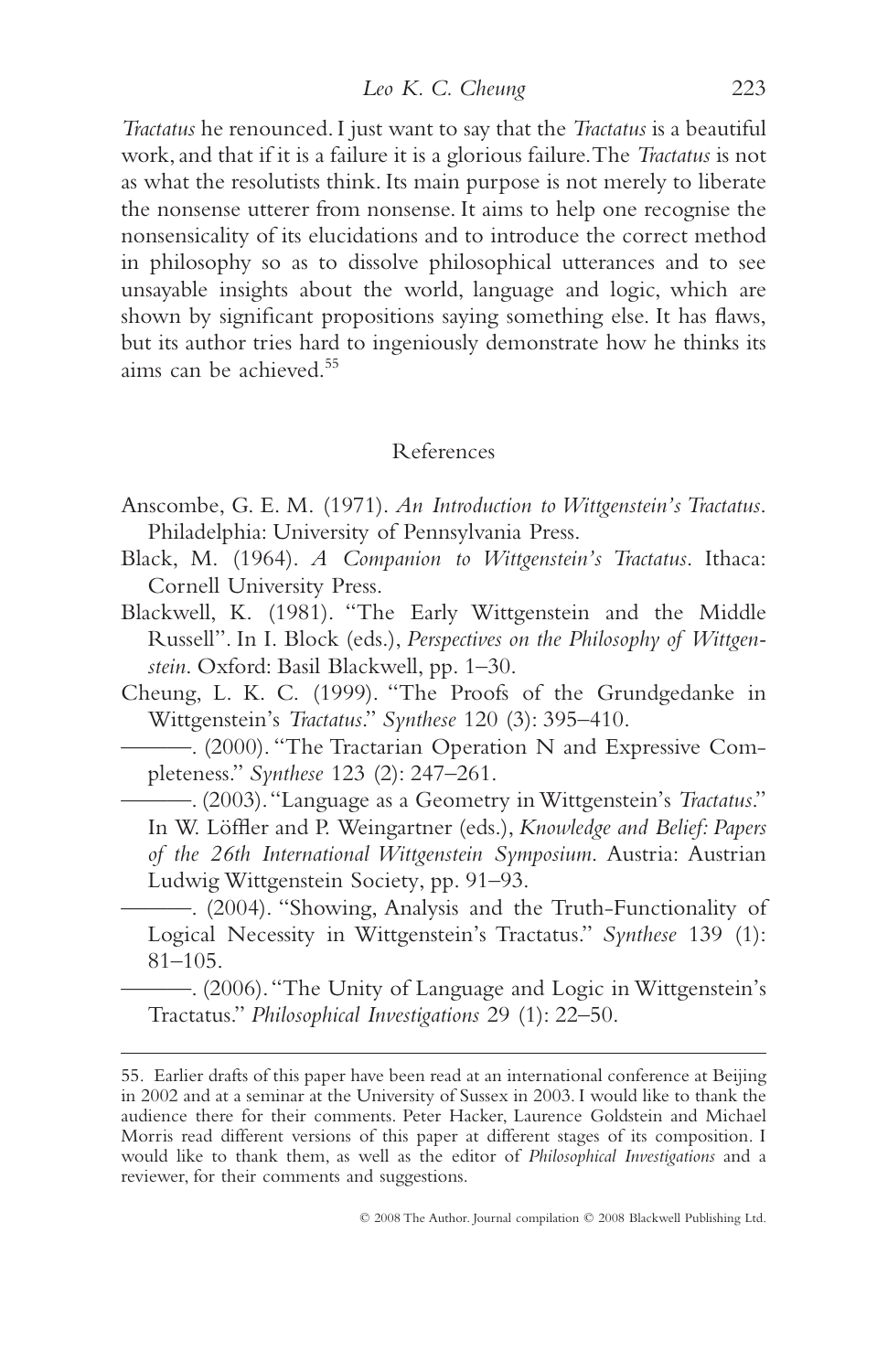Conant, J. (1989). "Must We Show What We Cannot Say?" In R. Fleming and M. Payne (eds.) *The Senses of Stanley Cavell*. Lewisburg: Bucknell University Press, pp. 242–283.

———. (2000). "Elucidation and Nonsense in Frege and Early Wittgenstein." In A. Crary and R. Read (eds.), *The New Wittgenstein*. London: Routledge, pp. 149–173.

———. (2001). "Two Conceptions of Die Überwindung der Metaphysik: Carnap and Early Wittgenstein." In T. McCarthy and S. C. Stidd (eds.), *Wittgenstein in America*. Oxford: Clarendon, pp. 13– 61.

———. (2002). "The Method of the *Tractatus*." In E. H. Reck (ed.), *From Frege to Wittgenstein*. Oxford: OUP, pp. 374–462.

———. (2007)."Mild Mono-Wittgensteinianism." In A. Crary (ed.), *Wittgenstein and the Moral Life: Essays in Honor of Cora Diamond*. Cambridge: MIT Press, pp. 31–142.

- Conant, J. and C. Diamond, (2004). "On Reading the *Tractatus* Resolutely: Reply to Meredith Williams and Peter Sullivan." In H. Kolbel and D. Weiss (eds.), *Wittgenstein's Lasting Significance*. London: Routledge, pp. 46–99.
- Crary, A. and R. Read, eds. (2000). *The New Wittgenstein*. London: Routledge.

Diamond, C. (1991a). *The Realist Spirit*. Cambridge: MIT Press.

———. (1991b). "Throwing Away the Ladder: How to Read the *Tractatus*." In C. Diamond (ed.), *The Realist Spirit*. Cambridge: MIT Press, pp. 179–204.

———. (1997)."Realism and Resolution: Reply to Warren Goldfarb and Sabina Lovibond". *Journal of Philosophical Research* 22: 75–86.

———. (2001). "Ethics, Imagination and the Method of Wittgenstein's *Tractatus*." In A. Crary and R. Read (eds.), *The NewWittgenstein*. London: Routledge, pp. 149–173.

———. (2005). "Logical Syntax in Wittgenstein's Tractatus." *Philosophical Quarterly* 55 (218): 78–89.

- Goldfarb, W. (1997). "Metaphysics and Nonsense: On Cora Diamond's the *Realist Spirit*". *Journal of Philosophical Research* 22: 57–73.
- Goldstein, L. (2004)."Wittgenstein as Soil." In M. Kolbel and B. Weiss (eds.), *Wittgenstein's Lasting Significance*. London: Routledge, pp. 148–178.
- Hacker, P. M. S. (1986). *Insight and Illusion*, revised edition. Oxford: Clarendon.

<sup>© 2008</sup> The Author. Journal compilation © 2008 Blackwell Publishing Ltd.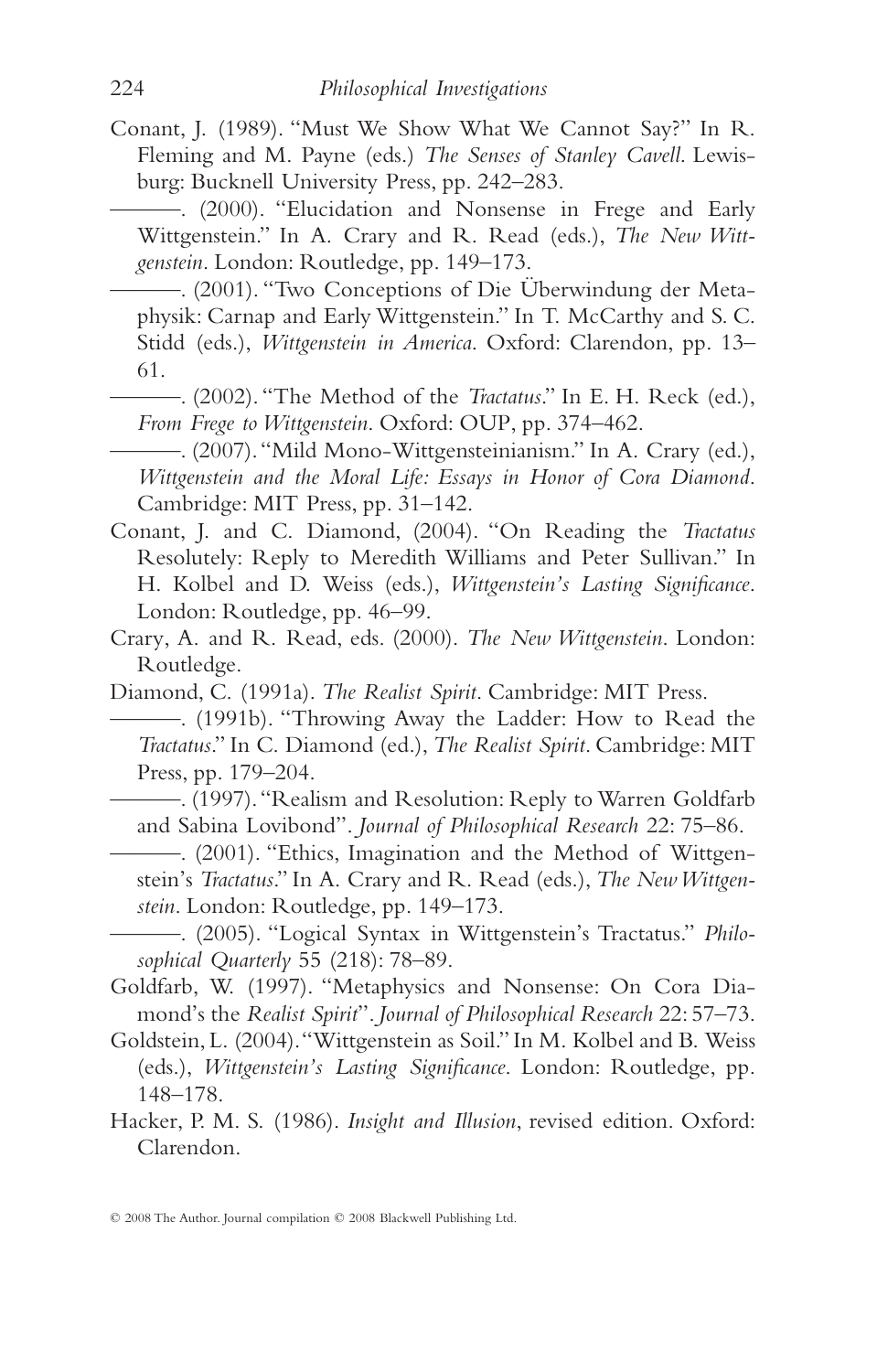———. (2000). "Was He Trying to Whistle It?" In A. Crary and R. Read (eds.), *The New Wittgenstein*. London: Routledge, pp. 253– 288.

———. (2001). "Philosophy." In H-J. Glock (ed.), *Wittgenstein: A Critical Reader*. Oxford: Blackwell, pp. 322–347.

———. (2003). "Wittgenstein, Carnap and the New American Wittgensteinian." *The Philosophical Quarterly* 53/210: 1–23.

Kremer, M. (2001)."The Purpose of Tractarian Nonsense." *Noûs* 35  $(1): 39 - 73.$ 

- McGinn, M. (1999). "Between Metaphysics and Nonsense: Elucidation in Wittgenstein's Tractatus." *The Philosophical Quarterly* 49 (197): 491–513.
- Monk, R. (1991). *Ludwig Wittgenstein:The Duty of a Genius*. London: Vintage.
- Mounce, H. O. (2003). "Reply to Read and Deans." *Philosophical Investigations* 26 (3): 269–270.
- Read, R. and R. Deans (2003). "Nothing is Shown": A 'Resolute' Response to Mounce, Emiliani, Koethe andVilhauer." *Philosophical Investigations* 26 (3): 239–268.
- Reid, L. (1998)."Wittgenstein's Ladder:The *Tractatus* and Nonsense." *Philosophical Investigations* 21/2: 97–151.
- Ricketts, T. (1996). "Picture, Logic, and the Limits of Sense in the *Tractatus*." In H. Sluga and D. Stern (eds.),*The Cambridge Companion to Wittgenstein*. Cambridge: CUP, pp. 59–99.
- Sullivan, P. (2002)."OnTrying to be Resolute:A Response to Kremer on the Tractatus." *European Journal of Philosophy* 10 (1): 43–78.
- Wittgenstein, L. [TLP] (1974). *Tractatus Logico-Philosophicus*, D. F. Pears and B. F. McGuinness, trans. London: RKP.
	- ———.[TLP] (1981).*Tractatus Logico-Philosophicus*,C.K.Ogden,trans. London: RKP.
	- ———. [BB] (1958). *The Blue and Brown Books*. Oxford: Basil Blackwell.

———. [NB] (1979). *Notebooks 1914–1916*, 2nd edition, G. H. von Wright and G. E. M. Anscombe, eds. G. E. M. Anscombe, trans. Oxford: Basil Blackwell.

———. [WLC] (1980). *Wittgenstein's Lectures Cambridge 1930–1932*, D. Lee, ed. Oxford: Basil Blackwell.

———. [PO] (1993a). *Philosophical Occasions*. Indiana: Hackett, pp. 1912–1951.